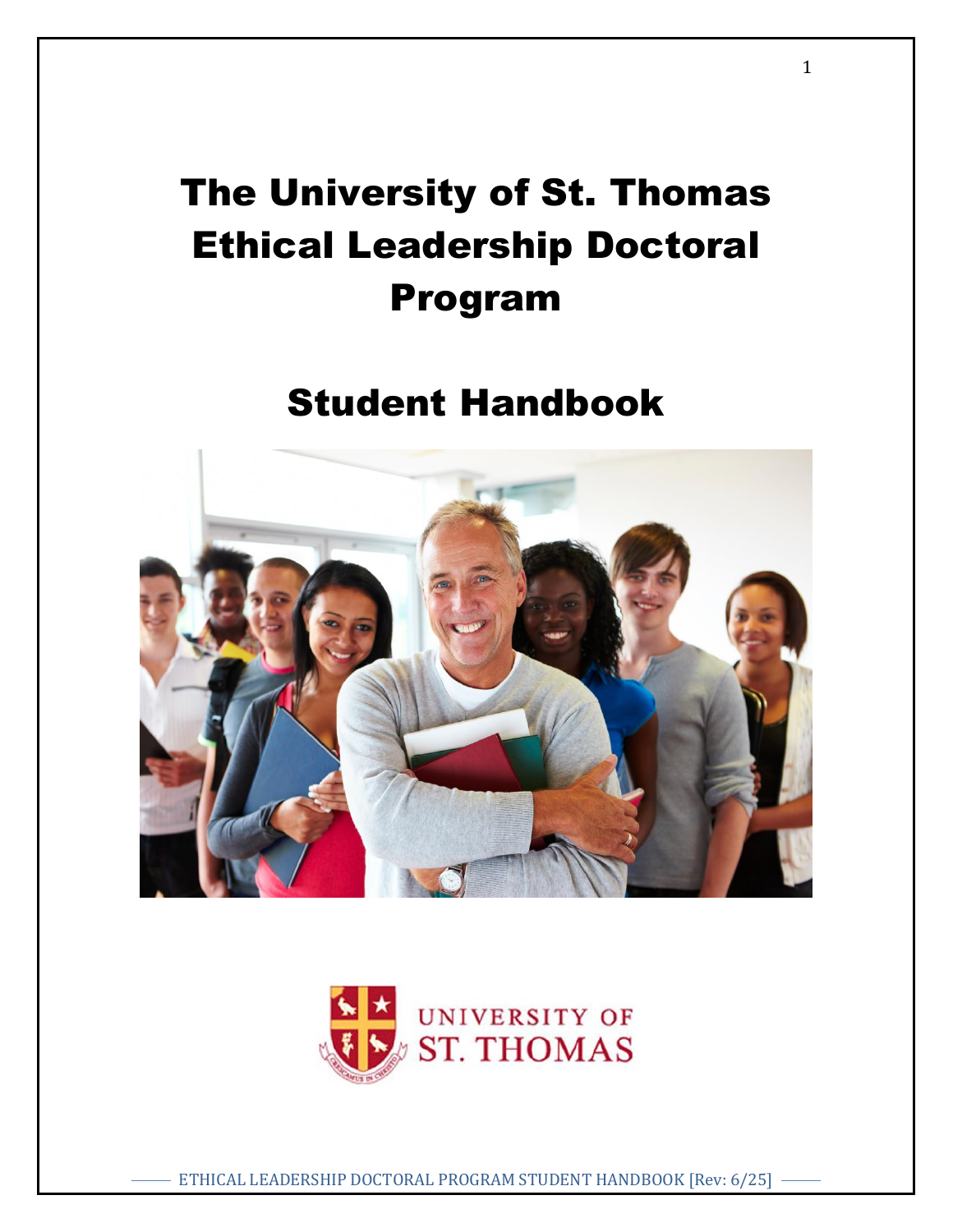# **TABLE OF CONTENTS**

|                                                        | 3              |
|--------------------------------------------------------|----------------|
| Ed.D. Program Overview: Program in Ethical Leadership  | 3              |
|                                                        | $\overline{4}$ |
|                                                        | $\overline{4}$ |
|                                                        | 5              |
| Additional Requirements for International Students     | 6              |
| Type of Student Targeted and Qualifications Required   | 6              |
|                                                        | 7              |
|                                                        | 7              |
|                                                        | 9              |
| Continuous Progress Monitoring and Selective Retention | 9              |
|                                                        | 10             |
| Active Standing and Leave of Absence Active Standing   | 10             |
|                                                        | 10             |
|                                                        | 11             |
|                                                        | 11             |
|                                                        | 11             |
|                                                        | 11             |
| Grievance Procedures and Other Complaint Procedures    | 11             |
|                                                        | 12             |
|                                                        | 12             |
|                                                        | 16             |
|                                                        | 17             |
|                                                        | 17             |
|                                                        | 18             |
|                                                        | 19             |
|                                                        | 19             |
|                                                        | 19             |
|                                                        | 20             |
|                                                        | 20             |
| Outside Formal Arrangements or Agreements              | 21             |
|                                                        | 21             |
|                                                        | 21             |
|                                                        | 22             |
|                                                        | 22             |
|                                                        | 22             |
|                                                        | 23             |
| Procedures for Cases of Academic Dishonesty            | 23             |
|                                                        | 23             |
|                                                        | 23             |
|                                                        | 23             |
|                                                        | 23             |
|                                                        | 24             |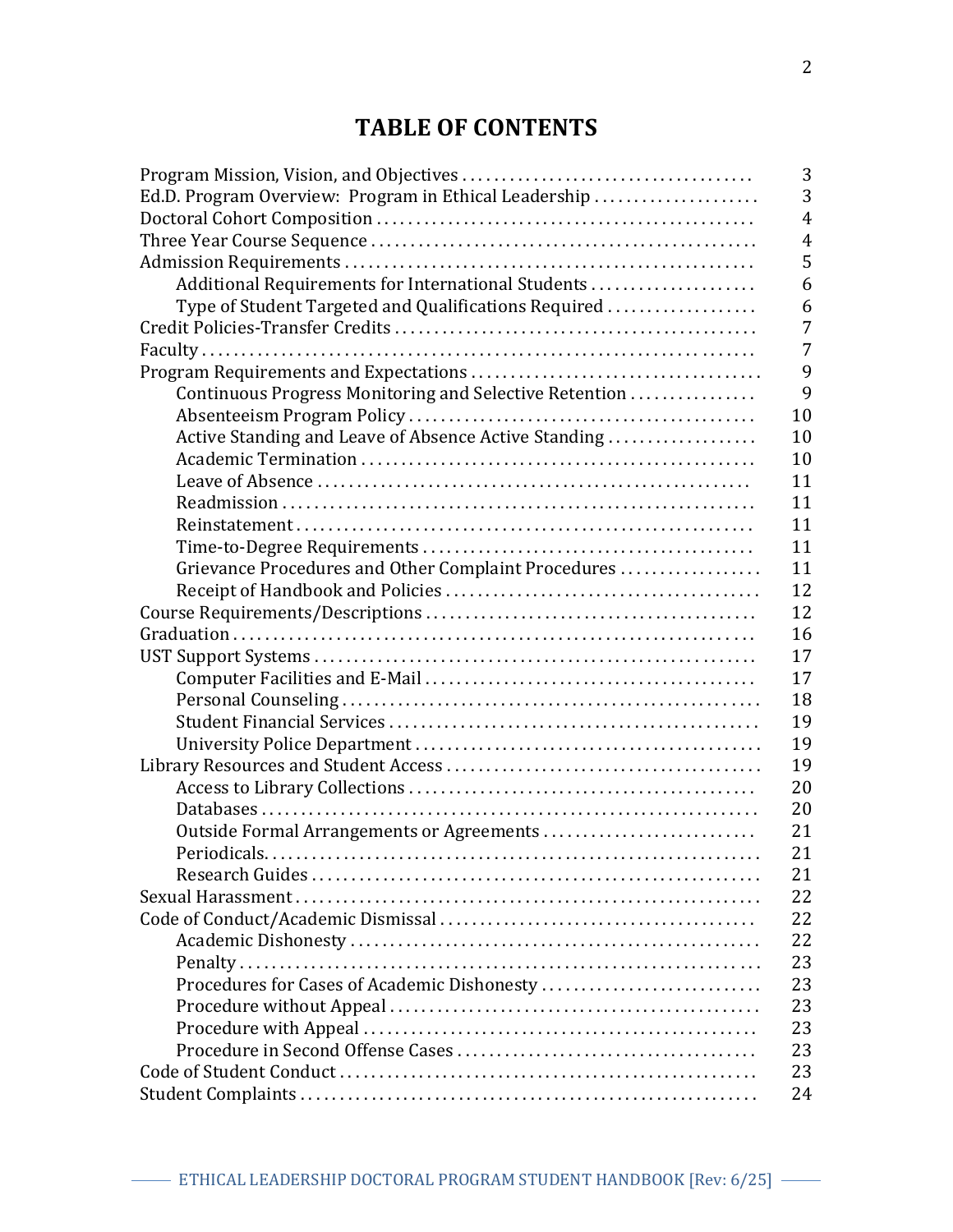# PROGRAM MISSION, VISION AND OBJECTIVES **Ed.D. Program in Ethical Leadership Philosophy Statement**

The University of St. Thomas Ethical Leadership Educational Doctorate is faithful to the Catholic intellectual tradition and the dialogue between faith and reason. Selected Catholic Social Justice Tenets and the Basilian charism of "Teach Me, Goodness, Discipline, and Knowledge" are foundational to the curriculum design. Grounded in the premise that educational environments are varied, complex and in a state of flux, we believe in the inherent calling of leaders to be creative and competent catalysts for transformative change who address social justice issues through advocacy and action. Through systematic inquiry and deliberate reflection, we provide a broad exploration, via a research agenda, that investigates professional competencies for use in leadership roles that build strong community through ethical service.

# **ED.D PROGRAM OVERVIEW: PROGRAM IN ETHICAL LEADERSHIP**

The Ed.D. Program in Ethical Leadership is an innovative, student-centric program of study that provides a rich scholarly template to analyze administrative practices and promote socially responsible leadership in schools and organizations with an educational purpose. Undergirded by an integrated and coherent curriculum in an accelerated trajectory, this program examines the current spectrum of leadership intensity in organizations by exposing students, via advanced study and research, to ways of thinking that are compassionate and civic-minded as well as that encourage beliefs in social justice and community service. Utilizing cutting-edge technology, this 3-year, part-time program is interdisciplinary and designed for both public and private educators as well as individuals from fields other than education who already possess a master's or equivalent professional degree. Venturing beyond traditional doctoral models, our cohort approach distinguishes itself through the use of academic benchmarks that monitor student progress throughout the duration of the program. Supported by a strong knowledge base, our students engage in relevant and meaningful research directed toward the creation of educational communities where all participants learn and thrive. Our course work sequence creates a rich cross-disciplinary platform for discourse leading to a research focus. Students have the opportunity to explore an array of educational interests, such as multicultural education, linguistically diverse populations, technology, organization and leadership, learning, and instruction. The common emphasis and culminating experience of the course work is the published dissertation. This program is for professionals who find themselves at a career threshold and who wish to challenge their heart, their mind, and their spirit!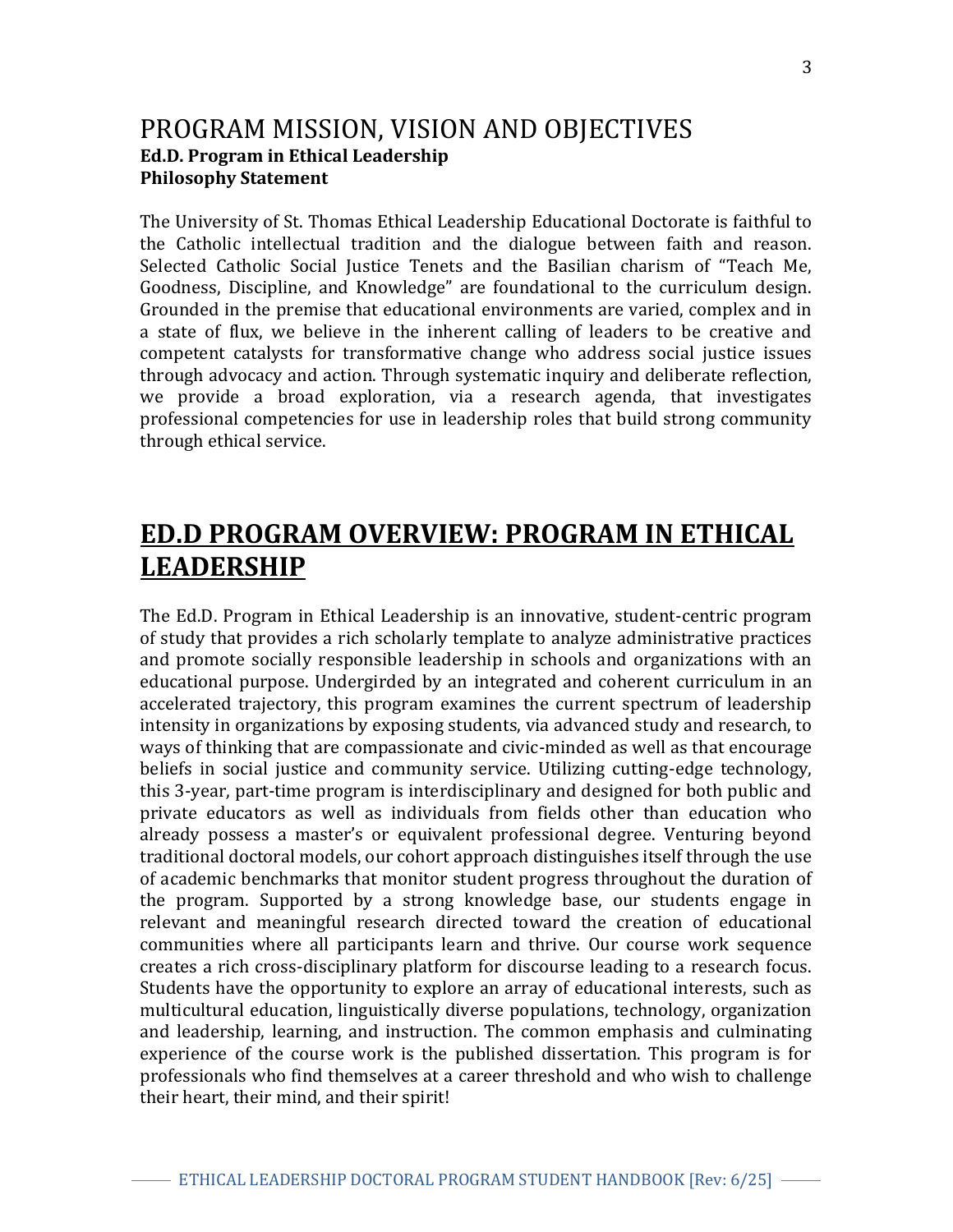# **DOCTORAL COHORT COMPOSITION**

Each summer, a cohort of approximately 25-30 students is admitted into the Doctoral Program. Entering doctoral students often have either a master's degree or some years of professional experience. Entering students report a variety of professional expertise and interests, but they share a commitment to research and professional writing. A special effort is made to recruit a diverse student body.

#### **Three Year Course Sequence**

Below is the three-year course sequence for the Ed.D. Program:

#### **Year 1**

#### **Summer Semester**

| <b>EDUC 8320</b> | Ethical Leadership (3 hrs)        |
|------------------|-----------------------------------|
| <b>EDUC 8330</b> | Social Justice Principles (3 hrs) |
| <b>EDUC 8364</b> | Mixed Research Methods (3 hrs)    |

#### **Fall Semester**

| <b>EDUC 8321</b> | Diversity-Equity Leadership (3 hrs)  |
|------------------|--------------------------------------|
| <b>EDUC 8362</b> | Qualitative Research Methods (3 hrs) |

#### **Spring Semester**

| <b>EDUC 8361</b> | Quantitative Research Methods (3 hrs) |
|------------------|---------------------------------------|
| <b>EDUC 8340</b> | Policy Development & Advocacy (3 hrs) |

## **Year 2**

#### **Summer Semester**

| <b>EDUC 8360</b> | Proposal Seminar (3 hrs)             |
|------------------|--------------------------------------|
| EDUC 8322        | Leadership for Social Change (3 hrs) |

#### **Fall Semester**

| EDUC 8363 | Statistics (3 hrs)            |
|-----------|-------------------------------|
| EDUC 8323 | Politics & Leadership (3 hrs) |

#### **Spring Semester**

| <b>EDUC 8310</b> | Ethical Resource Allocation (3 hrs) |
|------------------|-------------------------------------|
| <b>EDUC 8350</b> | Technology Leadership (3 hrs)       |

#### **Year 3**

#### **Summer Semester**

EDUC 8380 Dissertation I (3 hrs)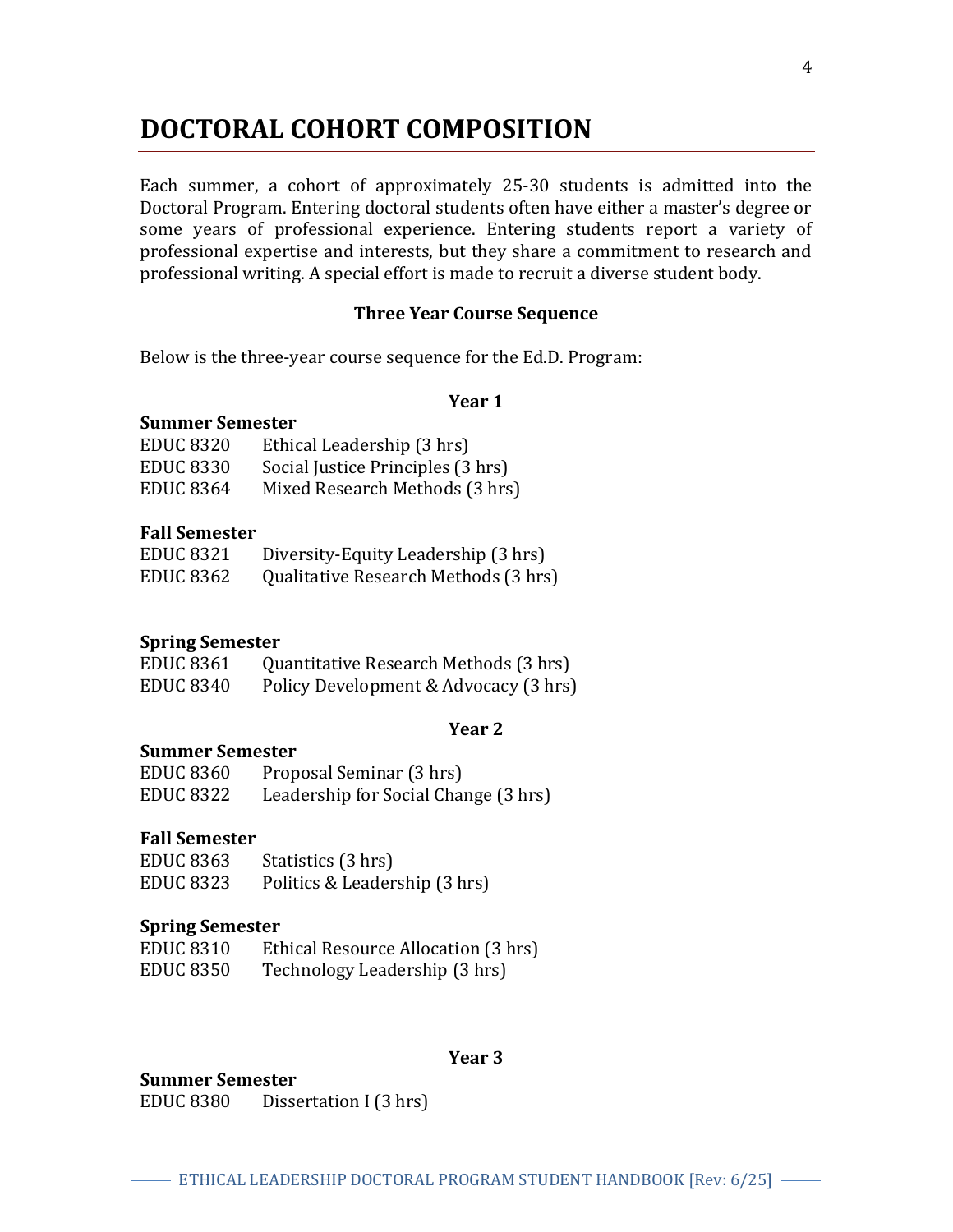EDUC 8390 Independent Study

#### **Fall Semester**

EDUC 8381 Dissertation II (3 hrs) EDUC 8370 Residency I (3 hrs)

#### **Spring Semester**

EDUC 8382 Dissertation III (3 hrs) EDUC 8371 Residency II (3 hrs)

Total: 54 hrs

# **ADMISSION REQUIREMENTS**

**A. Admission criteria (Other admissions requirements; and provisions, if any, for conditional admission of selected applicants who do not meet all the requirements for admission)**

#### **Admission Requirements**

This Ed.D. Program will admit candidates who meet the academic requirements for the program and who demonstrate professional experiences that suggest a strong potential for success as doctoral candidates and as leaders in schools and educationrelated organizations. In addition, a professional and/or personal commitment to educational social justice is required. Meeting the minimum requirements qualifies an individual for consideration, but does not guarantee admission to the program. Admission will be granted on a competitive basis.

### **The Ed.D. Program requires the following of all applicants for admission to the doctoral program:**

- an earned baccalaureate degree and master's degree from accredited institutions of higher education with a GPA in graduate study of 3.25 or above;
- official transcripts from degree-granting institutions;
- demonstrated leadership skills and abilities in P-12 schools or related fields (e.g., school reform networks, policy institutions, higher education, non-profits, etc.).
- demonstrated professional or personal commitment to ethics and social justice:
- professional experiences which demonstrate problem-solving ability and an interest in critically impacting current educational policies and practices;
- two recommendation letters attesting to the leadership ability, social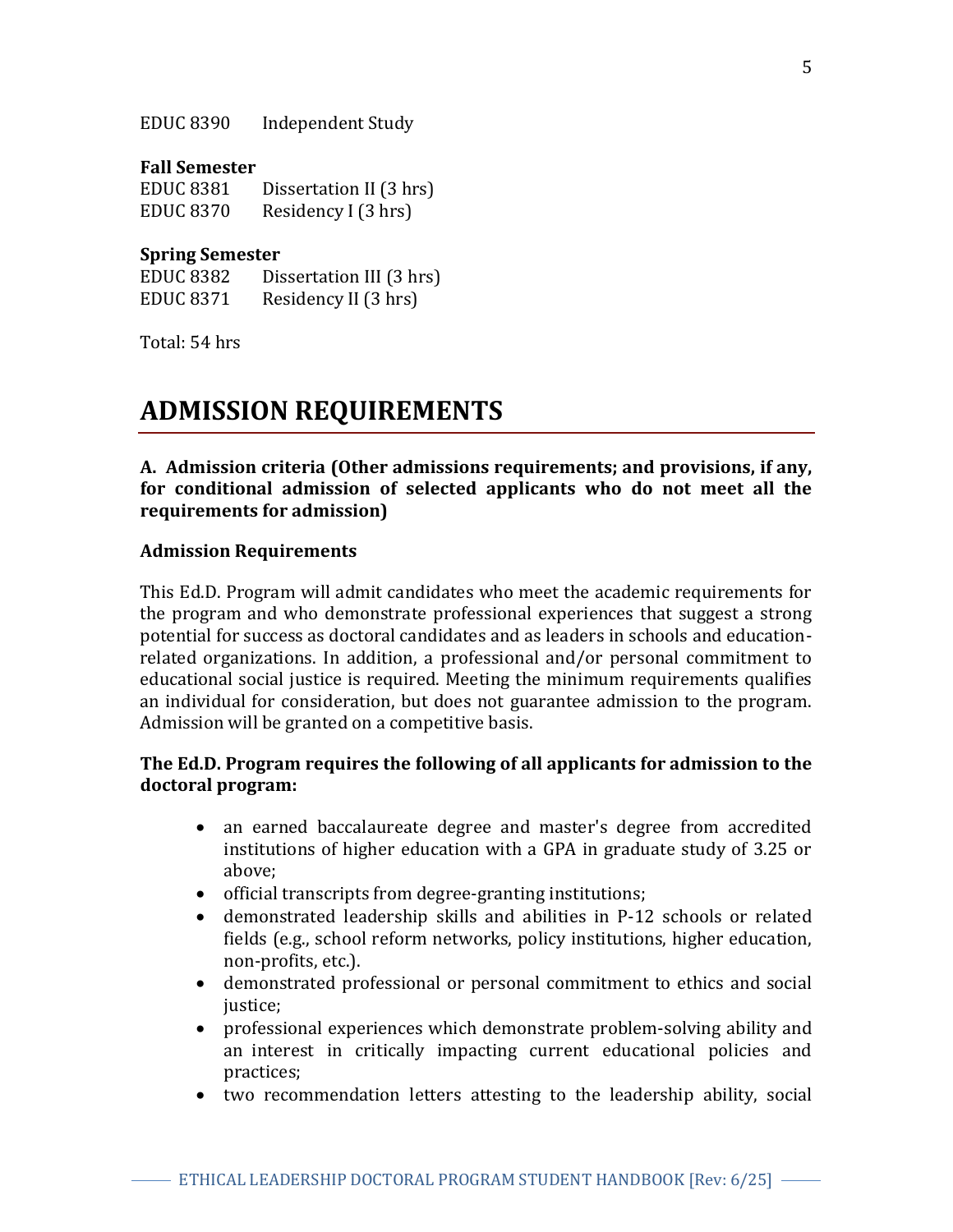justice commitment and scholarship potential of the candidate;

- a written statement of purpose reflecting understanding of inequities in schools and the challenges facing leaders in bringing about sustained change that will result in equitable outcomes for all students;
- professional resume;
- response to a writing prompt (about professional goals and how a doctoral program will assist in meeting those goals) administered oncampus prior to the interview; and
- an interview with the Admissions Subcommittee.

In any one academic year, a limited number of students may be admitted on an exception basis without meeting one or more of the requirements established for the Ed.D. program. Exceptions are intended to provide for students who demonstrate particular strength in the qualities and characteristics sought for educational leadership and who, at the time of seeking admission to the Ed.D. Program, do not meet all the specified requirements. The number of exceptional admissions will not exceed 15 percent of those students regularly admitted to the Ed.D. Program. These recommendations reside with the Admissions Subcommittee and the Ed.D. Program Director.

The Ed.D. program is year-round, and each academic year will begin with the summer semester. Each academic year will consist of three consecutive semesters. The deadline for all complete applications for admissions is March 31<sup>st</sup>. Admissions letters will be sent in April.

# **Additional Requirements for International Students**

An international student seeking admission to the Ed.D. Program must have completed the equivalent of a four-year bachelor's degree and a two-year master's degree from a regionally accredited institution. Course work taken at technical or non-university affiliated institutions may not be considered for academic credit. The Ministry of Education in the applicant's home country must officially recognize each school as a degree-granting institution. Transcripts written in a language other than English must be accompanied by an official translation. International students are individually responsible for satisfying visa requirements.

International applicants are required to submit official scores from the Test of English as a Foreign Language (TOEFL). A minimum TOEFL score of 90 on the Internet-based test or 580 on the paper-based test is required for full admission.

# **Type of Student Targeted and Qualifications Required**

This doctoral program is designed for educators, or education-related employees, who have the following experience:

 positional leadership roles (site or district office administrator, department chairperson) ;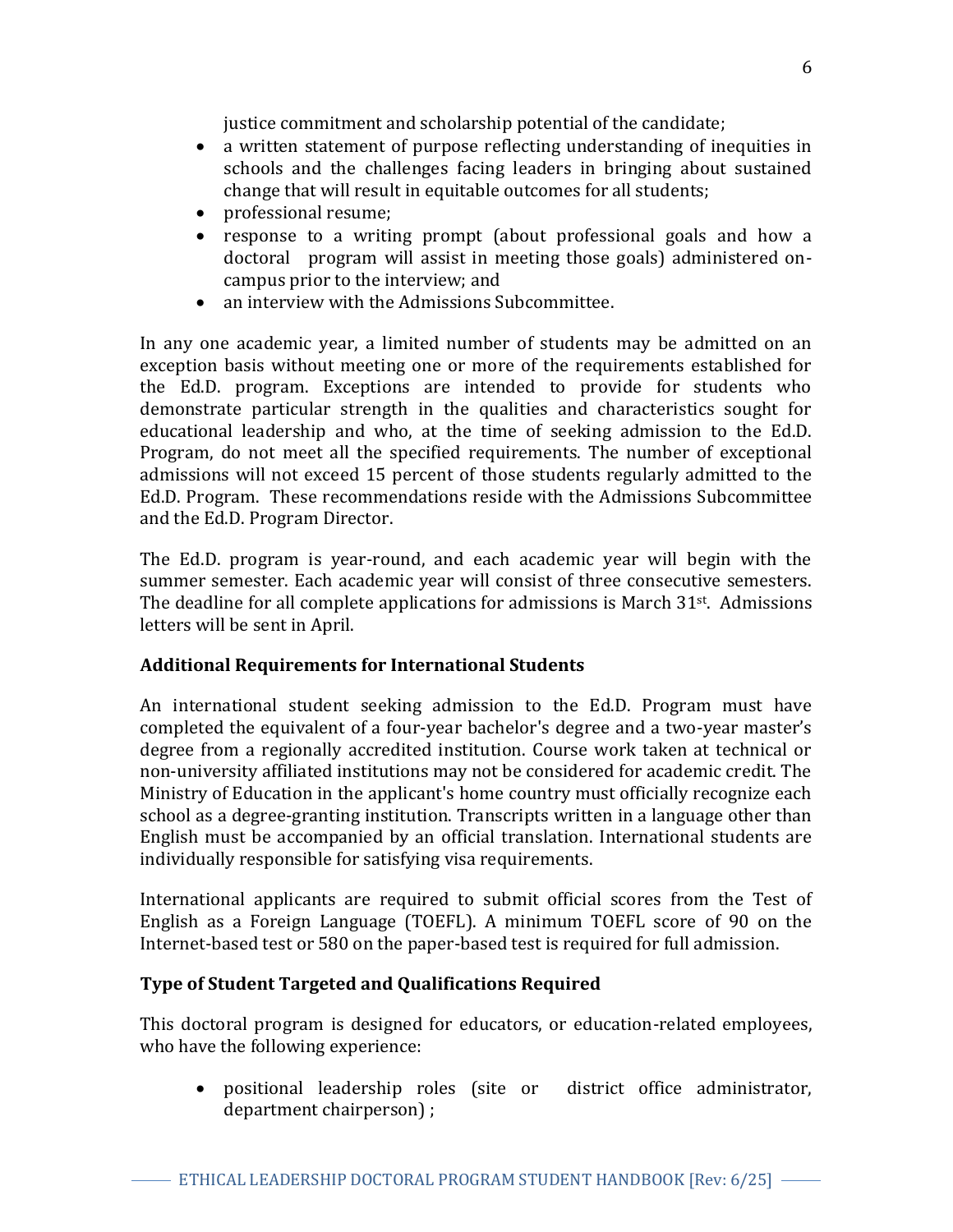- leadership positions in education-related organizations;
- leadership of site/district/county-based initiatives (e.g., program or curriculum development; substantial assessment experiences [ such as leading an accreditation team]);
- facilitation or coaching of site/district/county based group(s) in conducting inquiry, implementing reform efforts or building capacity for change.

Moreover, targeted students will demonstrate through their professional and community experiences and via their resume, a statement of purpose and exhibit a commitment to exploring and addressing social justice and ethical issues as they may impact the achievement of marginalized students in schools.

Targeted students have professional experiences that allow them to understand how school systems seem to be currently working and a commitment to bringing about improvements for all students.

# **CREDIT POLICIES-TRANSFER CREDITS**

Six (6) semester hours (the equivalence of 2 courses of advanced level coursework (beyond the Master's degree) as a matriculated student from an accredited institution may be transferred into the doctoral program, subject to the approval of the Ed.D. Program Director. Certification coursework taken beyond a master's degree will not be considered for credit transfer. The coursework must be deemed equivalent to Ed.D. Program coursework. Students must have earned a B or better in the transferred course. Transfer courses may not have been taken more than 8 years prior to graduation from the Ed.D. Program.

# **FACULTY**

# *Faculty Qualifications*

The role of faculty in the Ed.D. program is to develop and deliver a sound and rigorous curriculum, adhere to the tenets of social justice, advise, support, and supervise internships and dissertations and participate in the evaluation and effectiveness of the program. Faculty are expected to conduct relevant research and have publications, and on-going research agenda and possess sufficient background knowledge, skills, and expertise in the field they are teaching.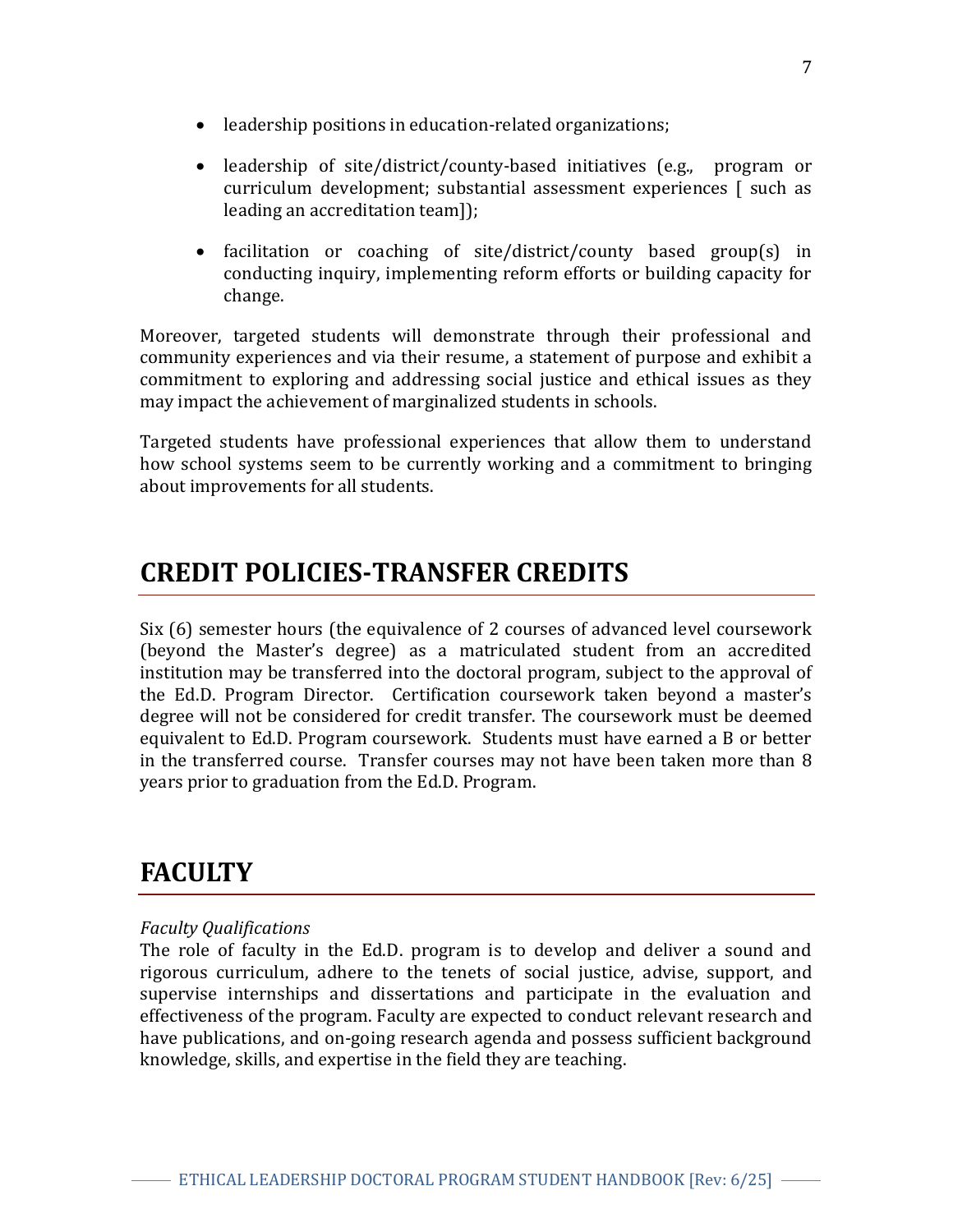Titles and ranks of faculty serving on the doctoral program are selected based on disciplinary expertise and a scholarly record relevant to the courses taught (see below).

# **Faculty**

# *Core Doctoral Faculty Qualifications & Requirements*

To receive appointment to the Core Doctoral faculty, the individual member must meet the following criteria:

- 1. Hold an Ed.D. Ph.D. or equivalent terminal degree in their field or appropriate discipline;
- 2. Have specific training or expertise (theoretical, methodological, or related to issues of educational policy and practice) in areas of educational leadership, reform, educational equity, research methodology or related fields;
- 3. Be tenured or have a tenure-track appointment;
- 4. Demonstrate a strong commitment to educational equity and social justice:
- 5. Serve in all of the primary roles within the Ed.D. program through academic advising, instruction, Chairing and being a member of the Dissertation Committees in their related field, program evaluation, proposal reader, governance and admissions; and other committees established to effectively govern the program;
- 6. Have outstanding student evaluations for teaching at the graduate level;
- 7. Evidence of an ongoing research agenda and must have a minimum of three articles in refereed journals every five years in accordance with list of refereed journals developed and accepted by program;
- 8. Evidence of outstanding peer reviews for teaching at the graduate level;
- 9. Participation in faculty development as it relates to the use of technology in teaching/learning; and
- 10. Meet, participate, and collaborate in ensuring the alignment of common assessments on a semester basis.

# *Affiliated Doctoral Faculty Qualifications & Requirements*

- 1. Hold an Ed.D. Ph.D. or equivalent terminal degree in appropriate discipline;
- 2. Have minimum five years of significant school leadership experience (theoretical, methodological, or related to issues of educational policy and practice) in areas of educational leadership, reform, educational equity, research methodology or related fields;
- 3. Hold a one year appointment or be considered an adjunct;
- 4. Have special expertise or specialization pertinent to the program;
- 5. Demonstrate a strong commitment to educational equity and social justice;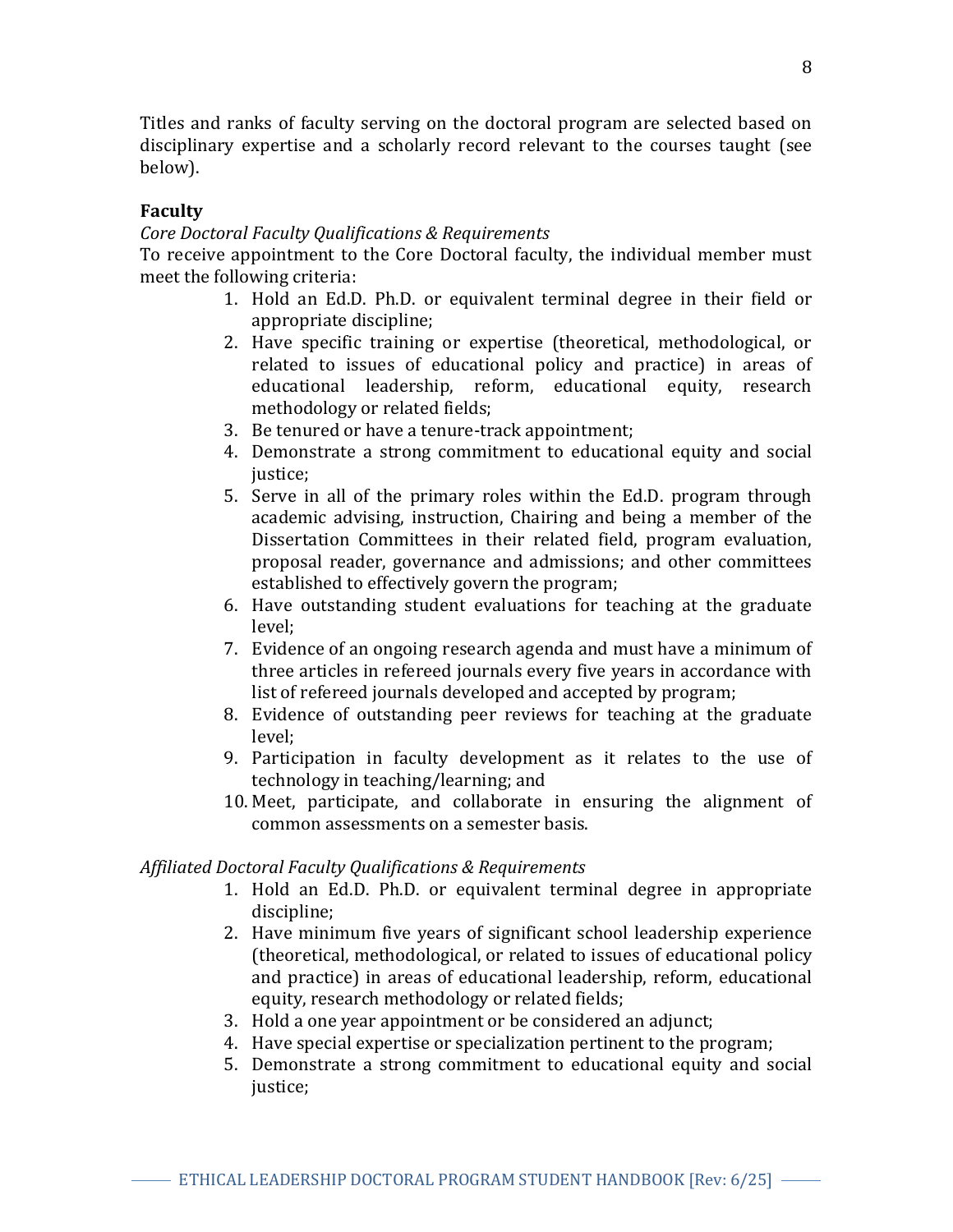- 6. Evidence of outstanding student evaluations of teaching at the graduate level;
- 7. Participate in the faculty development as it relates to the use of technology in teaching/learning;
- 8. Evidence of an ongoing research agenda with a minimum of one-totwo publications in refereed journals every five years in accordance with list of refereed journals developed and accepted by program; and
- 9. Meet, participate, and collaborate in ensuring the alignment of common assessment on a semester basis.

Other types of faculty with doctorates who may also participate in the program are as follows: 1) tenured or tenured track faculty from UST not in the School of Education & Human Services; 2) comparably other qualified faculty from related UST sister campuses or from other research universities; and 3) highly regarded and qualified educational researchers from UST campus or other institutions of higher education.

# **PROGRAM REQUIREMENTS AND EXPECTATIONS**

### **Continuous Progress Monitoring and Selective Retention**

All graduate level courses except for Ethical Leadership Doctorate courses must be taken for a letter grade and all students are expected to earn a grade of B- or better in every graded course.

- A minimum grade point average of 3.0 for graduation.
- A course grade of a B- or better is needed in all required coursework. Whenever a student obtains a substandard grade (C+, C, or F) in a course required as part of the student's program plan, the student must meet with his/her advisor to discuss his/her status in the program and develop a Professional Development Plan. This plan for substandard coursework will include retaking the class and earning the grade B- or better. The student has one academic year to demonstrate competence or probation or dismissal may occur, depending on the severity of the deficit and the lack of progress to remediate. According to University policy, the original substandard grade remains on the official transcript.
- Three situations can lead to an Program Probation status including: (a) failure to remediate a substandard grade in a course required in the student's program, (b) cannot have a below standard in a given benchmark for two consecutive semesters, or (c) a failing grade in any core professional course. Failure to remediate probationary status or failure to complete a professional development plan may lead to dismissal from the Program. A student who has been terminated under this policy may appeal the decision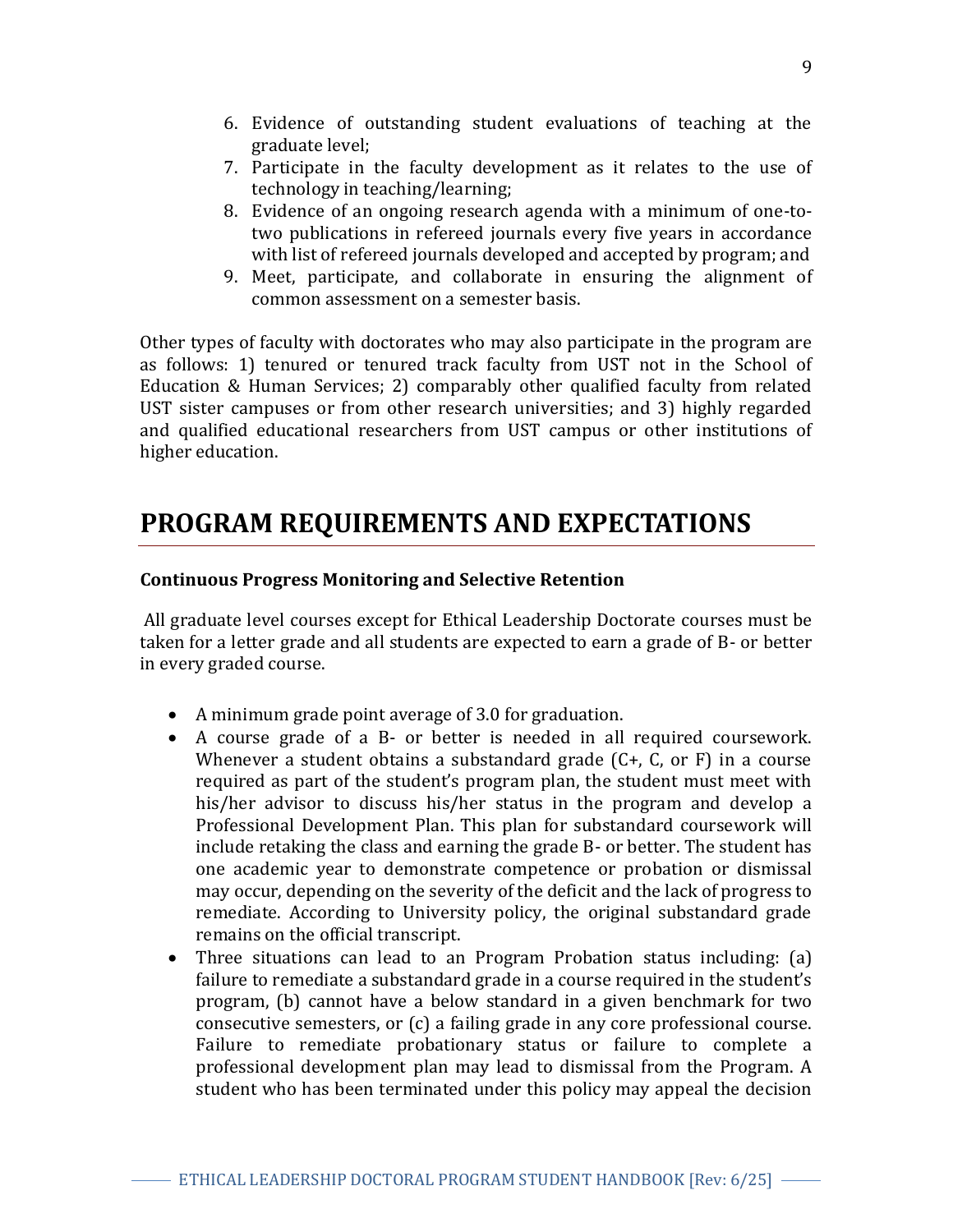by following the University Graduate Student Grievance Policies.

# **Absenteeism Program Policy**

The Ed.D. program is designed for students to be able to complete all degree requirements in three calendar years (nine semesters), including summers. Attendance is imperative; therefore, two or more class absences in a given course, in any semester, *may* result in being placed on program probation. Absences will put the student in a disadvantaged posture given the breadth, depth, and intensity of a course. Absences will be negotiated with your professor. To the extent possible, students should synchronously log-in to the course during an absence using Skype or other two-way video and audio tool(s). Students will collaborate with their Think Tank to make up any work missed due to an absence.

# **Active Standing and Leave of Absence Active Standing**

Students must register for at least one credit per academic year to maintain active student status.

# **Academic Termination**

Dismissal from the program - Unsatisfactory progress in the graduate program, including poor academic performance, excessive time in completing degree requirements and unsuccessful doctoral exams, will serve as grounds for initiating procedures for academic termination. Students must have B- or better in every class and maintain GPA of 3.0 to advance to next level.

# **Leave of Absence**

Because Ethical Leadership Doctorate is sequential, any breaks in study are disruptive. Under special circumstances, graduate students may apply for leave of absence at the university for a specific period up to one year. Assuming appropriate documentation is provided, the circumstances justifying a leave include but are not limited to personal or family medical conditions, call to active military duty, maternity leave, or death in immediate family. The rationale must be documented by the applicant using the official University form.

An approved leave of absence preserves the student's status in his or her degree program, and the time off will not be counted against the time limits for awarding degrees. Registration is not required during the leave period. A leave may be renewed for up to one additional year if the student applies for a leave extension at least four months prior to the end of his or her initial leave. Renewal of a leave is subject to the approval of the program, college, and the Graduate School. In no case may any student be granted a leave for more than two years.

Students are encouraged to work closely with their advisor and the Program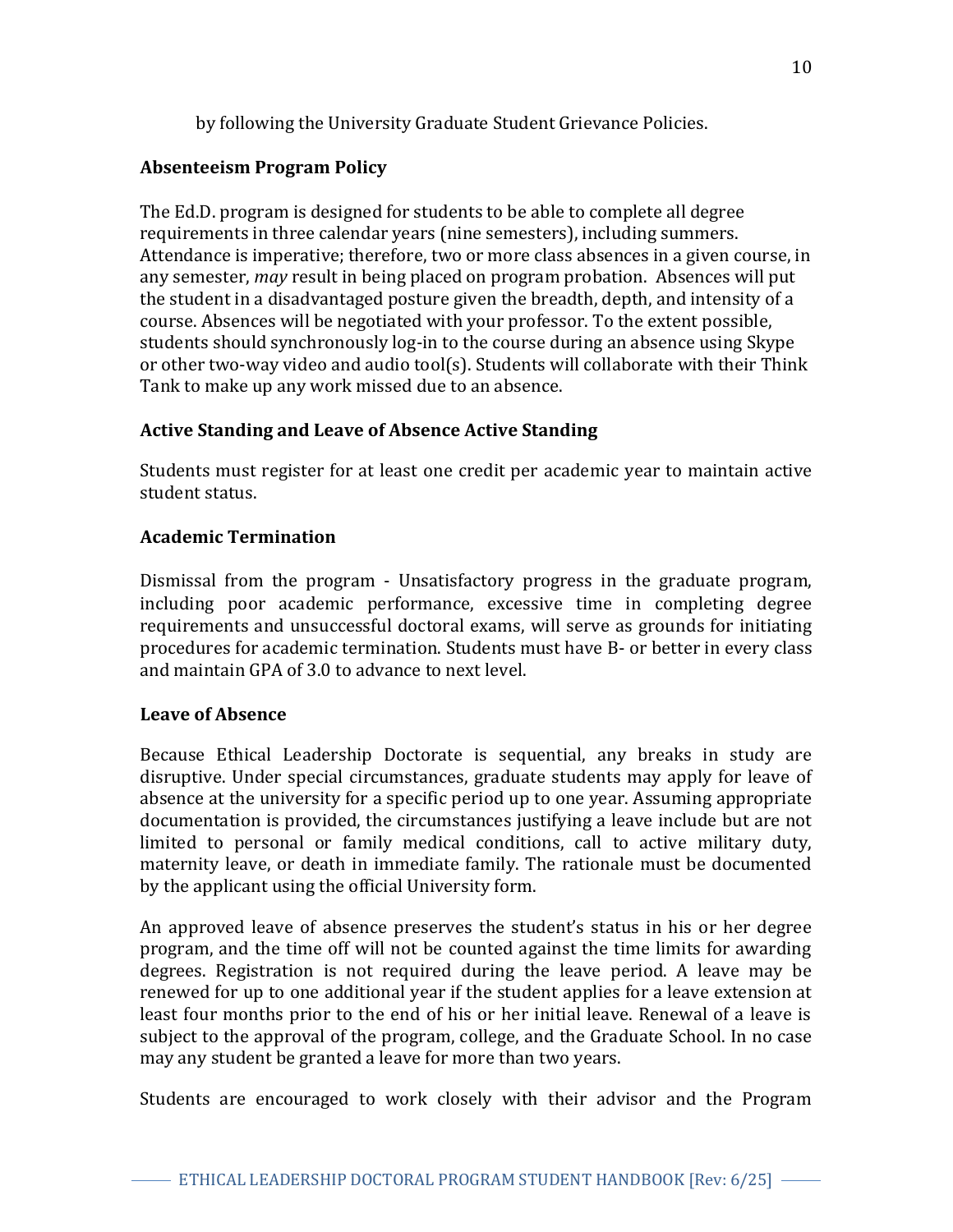Coordinator throughout this process. Upon return to the Program, the student's status will be the same as when he/she started the leave. Students should be aware that any change in progress with their cohort may affect subsequent decisions such as availability of space.

# **Readmission**

A student who has not been granted a leave of absence and who fails to register for coursework for a period of three years will be dropped from the program and cannot petition for reinstatement. In this case, the student must reapply through the normal admissions process to gain admission to the program. Readmission does not change the student's original entry date. Time to degree will be calculated from date of first entry.

# **Reinstatements**

Students who have not been registered for at least one graduate credit hour at UST that contributes to degree requirements (as determined by the graduate program) in an academic year are considered inactive. To regain active student status, students may petition the Associate Dean of the Graduate School, through their program, for reinstatement. Additionally, students will need to apply for reinstatement and pay reinstatement fees to continue their degree. Reinstatements are available to students who have been inactive for *up to three years*. Students who have not been enrolled for any credits in their graduate program for a period longer than three consecutive years are not eligible for reinstatement and must apply for readmission to the university.

# **Time-to-Degree Requirements**

University policy specifies total time-to-degree limits. The time limit for the doctoral degree is three years. Students are expected to have a successful dissertation proposal meeting within six months of advancement to candidacy, and to defend their dissertations within a year after their proposal meeting. Most students should be able to complete their dissertations successfully within a year after advancement to candidacy, depending on other personal commitments.

Program policy is to *not* recommend students be granted extensions for completion of their dissertation research requirement beyond the University limit of three years, except for unusual circumstances (e.g., illness). Any such request for an extension is reviewed by the Program Director for consideration. Final decisions are made by the Dean of the School of Education and Human Services.

# **Grievance Procedures and Other Complaint Procedures**

Grievance on the part of any student will be processed as described in the *University of St. Thomas Graduate Handbook* and *Graduate Student Grievance Procedures*  available at the University of St. Thomas School website. This includes but is not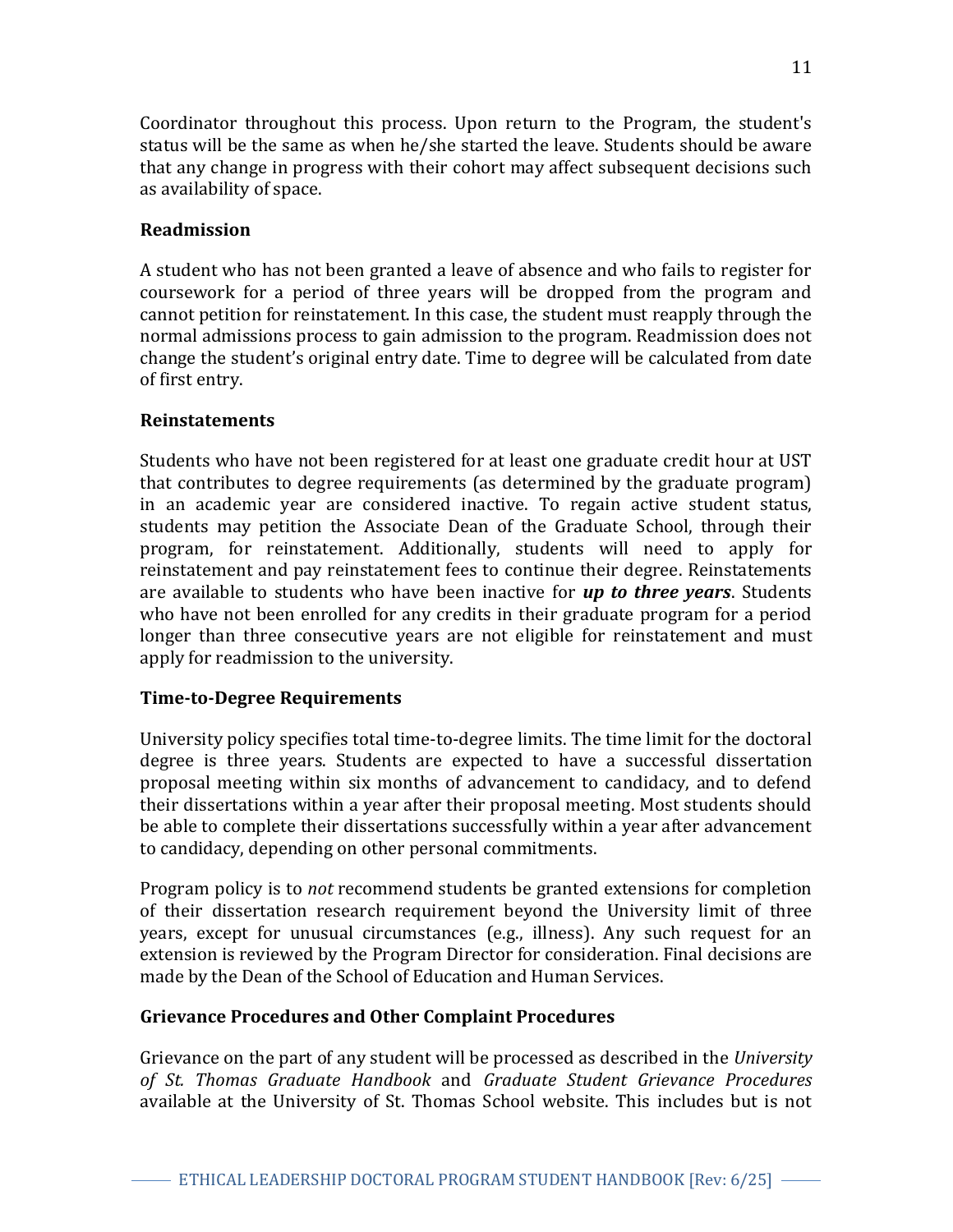necessarily limited to grievances pertaining to probation, dismissal from a graduate program, or improper handling of financial aid. Allegations of discrimination or sexual harassment will be handled according to the Office of Equal Opportunity.

### **Receipt of Handbook and Policies**

It is the student's responsibility to turn in the form in Appendix to his or her advisor and ensure that the form is on file in his or her graduate record. The form in Appendix indicates that the student has read and accepts material, procedures, policy, and guidelines presented in this handbook.

# **COURSE REQUIREMENTS/DESCRIPTIONS**

# **EDUC 8310 Ethical Resource Allocation (3 hrs)**

This course is designed to provide the student with a broad understanding of the political and economic forces that influence equitable acquisition and management of human, fiscal, and information resources. The role of ethics in policy development and behaviors of educational institutions throughout the budgetary cycle is explored. The ethical dimensions of leadership will further be examined through both traditional and nontraditional paradigms. Students will reflect on personal ethical stances, examine the influence of ethics and values on decision-making, and analyze and critique ethical issues in a variety of contexts to frame their professional ethical perspectives.

#### **EDUC 8320 Ethical Leadership (3 hrs)**

This course explores the qualities of an ethical leader and an ethical organization. Students will develop perceptions of self in relation to trust, respect, integrity, honesty, fairness, equity, justice and compassion in action using faith and reason. Students will develop the ability to build cross-cultural relationships across multiple constituents for the purpose of improving student performance, promoting social justice, and building community.

# **EDUC 8321 Diversity-Equity Leadership (3 hrs)**

This course is designed to engage students in the analysis of structural issues involved with diversity, equity, access, and excellence in complex organizations. Students will reflect and examine topics such as race and ethnicity, class, gender, language, and disability as they relate to equity. Students will gain knowledge and skills to effect positive changes in their respective organizations. Students will develop the ability to build cross-cultural relationships across multiple constituencies for the purpose of improving student performance, promoting social justice, and building community. By studying current research on diversity and equity, candidates will learn to advocate and promote excellence in educational institutions and complex organizations.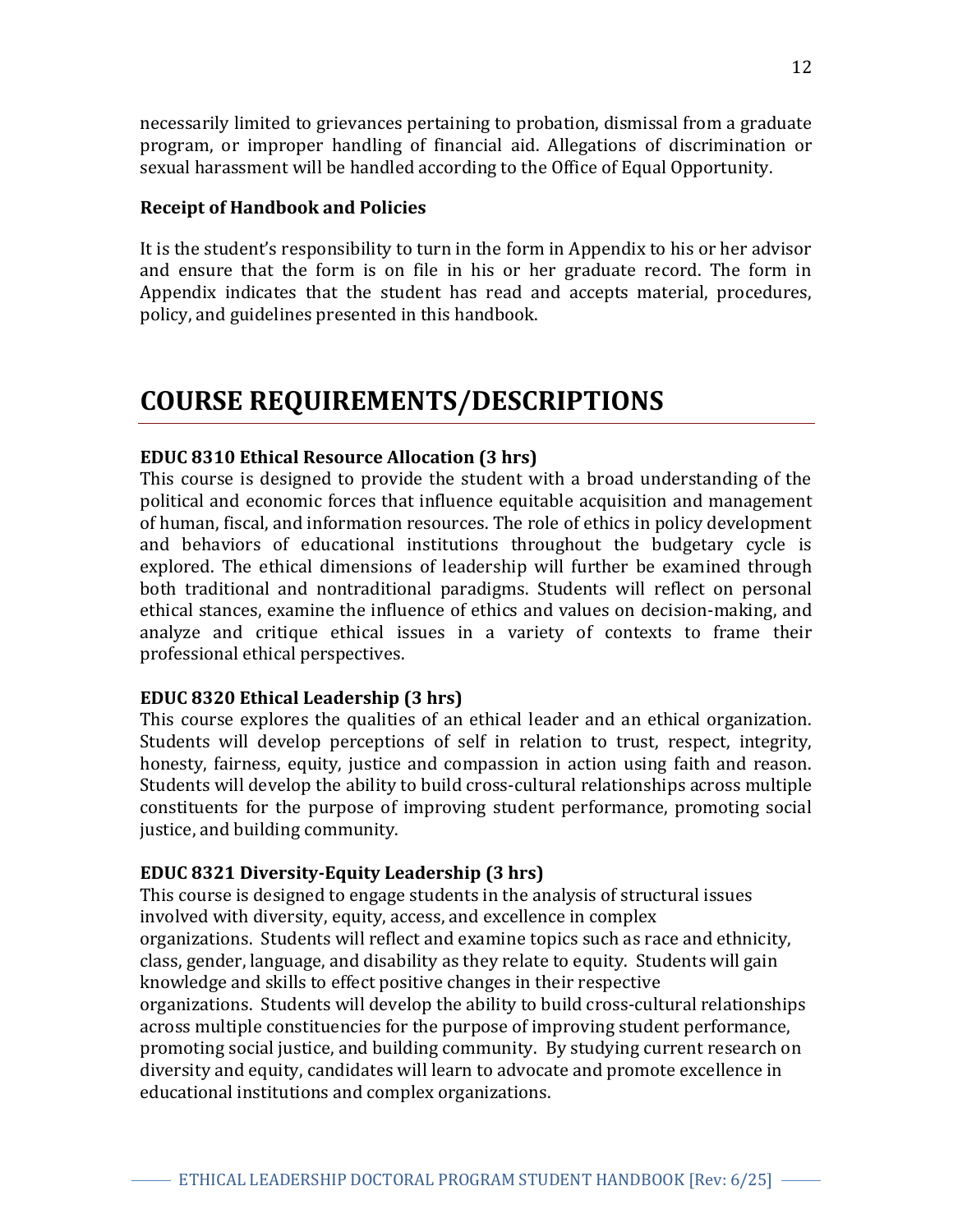#### **EDUC 8322 Leadership for Social Change (3 hrs)**

This course makes leaders see beyond the four walls of their organization and examine the U.S. as a 'nation of immigrants' and the complex interactions of a linguistically and culturally pluralistic society in the USA. A focus is placed on individuals discarded by the global economy. This course aims to achieve the following: a) Reflect on the moral and ethical issues raised by examining their personal beliefs in relationship to social justice teachings to address and mitigate inequities; b) Examine, through Critical Pedagogy Lens, the decisions institutions make that perpetuate inequalities and disenfranchise individuals; and c) Advocate for all people through systematic change that promotes success for all stakeholders.

#### **EDUC 8323 Politics & Leadership (3 hrs)**

With a focus on scrutinizing how the larger political economy of educational systems, popular culture and politics of a society impact the dynamics of how educational environments are constructed, this course engages students in a sustained debate about the core questions of political power in education and other education-affiliated public sector agency relationships. Calling for the redirection of the dominant political paradigm governing the U.S., this course examines how relations of power in the context of community pressures and needs shape and impinge upon the internal workings and purposes of educational institutions. This course also familiarizes students with community power structures and how these political forces shape education legislative provisions leading to a call for political advocacy for enabling the less privileged.

#### **EDUC 8330 Social Justice Principles (3 hrs)**

With an emphasis on human dignity and social movements for justice, this course surveys social justice through an examination of multiple perspectives, education theory, research and practice in historical and ideological contexts. Making the theoretical and conceptual argument that social justice matters, students explore primary themes of social justice such as: international perspectives of social justice, race, ethnicity, language, gender, sexuality, social inequalities as well as the politics of social justice. Students also investigate the role of power in society, which serves to produce inequalities in the abilities of individuals and social groups to define and realize their needs.

#### **EDUC 8340 Policy Development & Advocacy (3 hrs)**

This course engages students in critical analyses of educational policy at the local, state, national and international levels. Policy structures and processes are examined to understand how inequities are perpetuated in educational systems. In addition, examination of advocacy behind ethical consequences, moral dilemmas, social justice and equity issues resulting from policy are closely analyzed. Students will understand how public policy is generated using critical thinking and analytic reasoning in examining a current problem and recommending policy-framing skills for continued renewal and change for the betterment of institutions.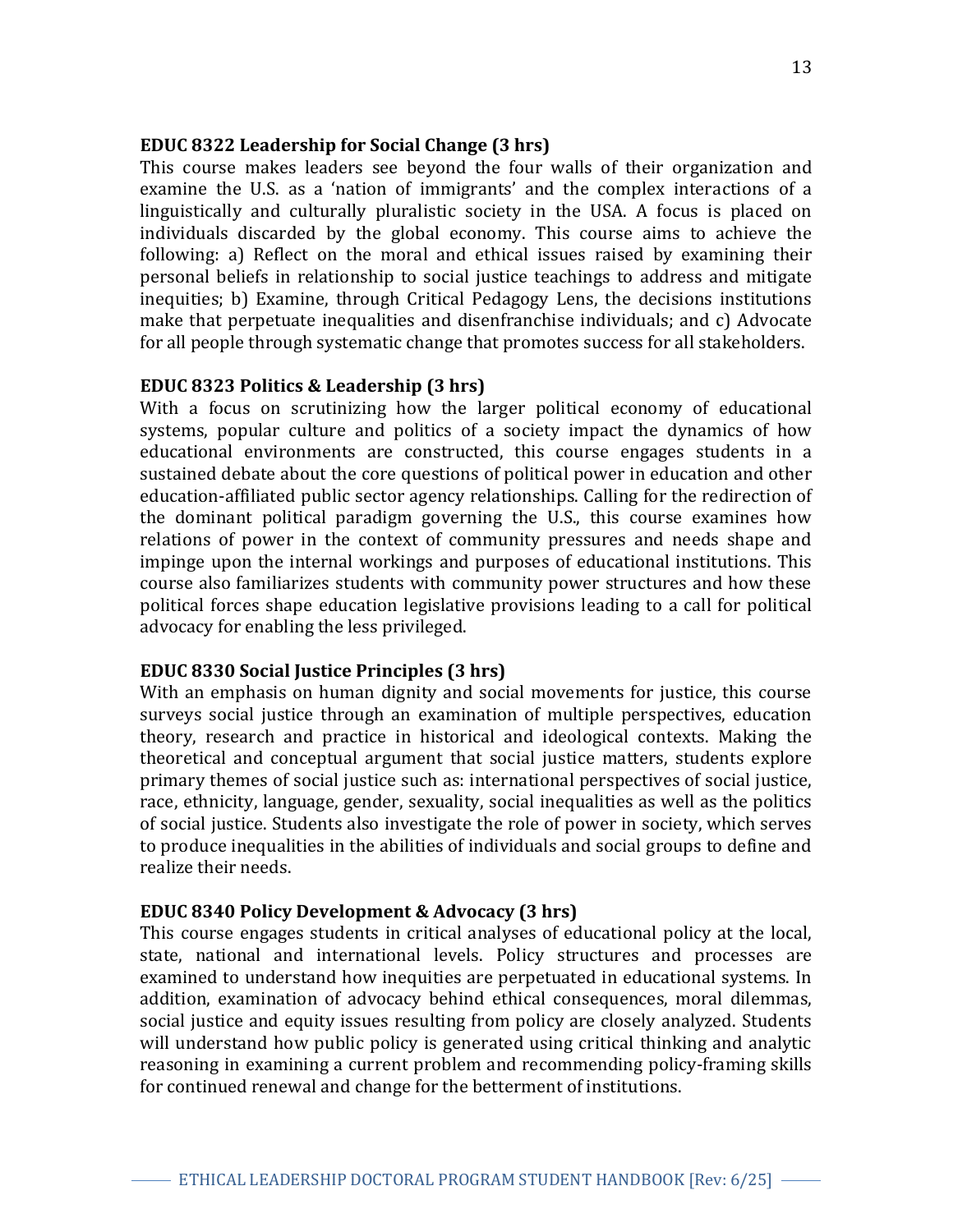#### **EDUC 8350 Technology Leadership (3 hrs)**

This course investigates the complex and rapidly changing nature of technology and how the digital divide impacts organizations and society in the 21<sup>st</sup> Century. The digital divide represents the gap between underprivileged members of society such as the poor, rural, elderly, and handicapped portion of the population who do not have access to computers or the Internet. An introduction to the study of technology leadership with an emphasis on leaders developing a shared vision, planning, and promulgating policies and utilizing resources for the comprehensive integration of technology to address the digital divide are addressed. Learned skills include technology planning and leadership that incorporate instructional design, curriculum integration with standards, logistics of technology implementation, professional development, and evaluation modeling responsible digital citizenship. Students will develop an understanding of how to create and support technological change through a systems approach by learning management systems, wikis, webinars, image repositories, document sharing, and bookmarking tools.

#### **EDUC 8360 Proposal Seminar (3 hrs)**

This course navigates the student through the proposal development process. With a focus on describing the problem statement, critically exploring the multiple perspectives in the literature and presenting a discussion on the appropriate methodology to conduct inquiry. During this course, the student demonstrates a command of both the topic area and the methodologies involved in conducting the research project. The student is guided to bring together the knowledge, skills and insights to develop a full dissertation research proposal. This course is designed to ensure the research design includes scholarly references, demonstrates a thorough understanding of research design and analysis, and clearly identifies the gap in the literature that is being addressed with the research.

### **EDUC 8361 Quantitative Research Methods (3 hrs) (Pre-requisite: EDUC 8362)**

This course focuses on descriptive and quasi-experimental methods design with mention of experimental design. Students learn the purpose, appropriate research questions and hypotheses associated each method, and strengths and weaknesses of each method.

#### **EDUC 8362 Qualitative Research Methods (3 hrs)(Pre-requisite: EDUC 8364)**

This course examines the qualitative strategies of inquiry (case study, participatory action research, interpretive practice and social action, grounded theory, narrative theory, ethnography, clinical research) and acquaints students with various qualitative designs and methods. The course will familiarize students with the debates around qualitative inquiry; address ethical dimensions of doing qualitative studies; and students will explore methods for collecting and analyzing qualitative data by conducting a small-scale study.

#### **EDUC 8363 Statistics (3 hrs)**

This course provides a survey of fundamental descriptive and inferential statistics through an introduction of basic concepts and terminology, including chi-square,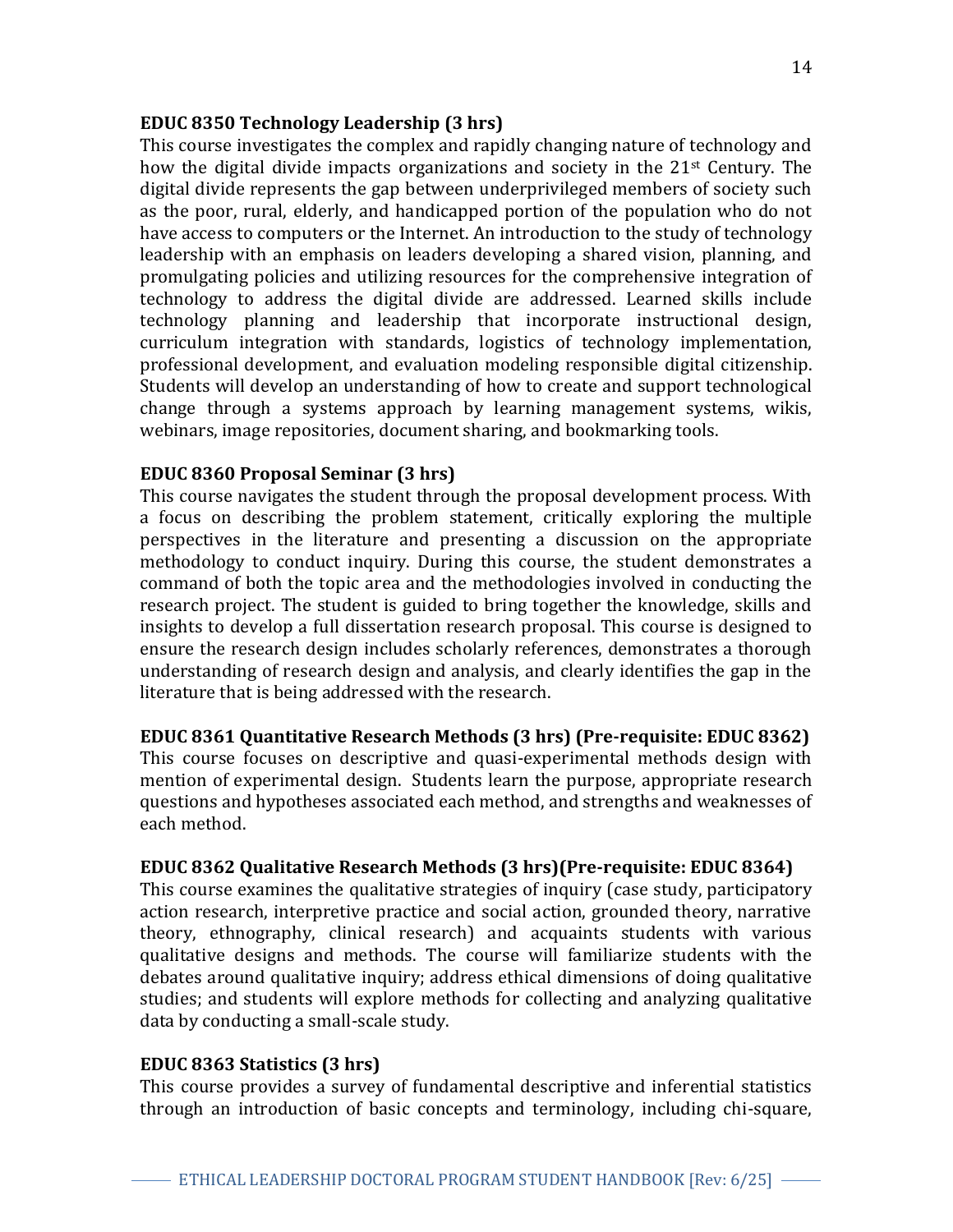analysis of variance, Pearson correlation, and regression analysis. Using statistical software as an analytical tool, students investigate educational issues and phenomena applying a variety of statistical methods resulting in understanding the difference between significance and meaningfulness of data.

## **EDUC 8364 Mixed Research Methods (3 hrs)**

This course introduces the student to a way to integrate both quantitative and qualitative methods to study complex research questions that require a multifaceted, multi-perspective approach. Students learn how mixed methods complement each other and be able apply mixed methods approaches to data collection and analysis.

### **EDUC 8370 Residency I (3 hrs)**

The purpose of the residency is to provide students the opportunity to increase their knowledge and understanding of the areas they encounter in practical and problem-filled situations in everyday practice. It is a supervised field-based experience on engaging the mission of the organization, centering on systemic reform, strategies organizations can use to advance the goal of equity, and financial planning and budgeting to maximize use of resources. In addition to being enrolled in graduate school, a student must include activities approved by his/her doctoral advisor that are both research and scholarly based. A final reflective paper will be submitted at the end of the residency.

# **EDUC 8371 Residency II (3 hrs)**

The purpose of the residency is to provide students the opportunity to increase their knowledge and understanding of the areas they encounter in practical and problem-filled situations in everyday practice. It is a supervised field-based experience on engaging the mission of the organization, centering on systemic reform, strategies organizations can use to advance the goal of equity, and financial planning and budgeting to maximize use of resources. In addition to being enrolled in graduate school, a student must include activities approved by his/her doctoral advisor that are both research and scholarly based. A final reflective paper will be submitted at the end of the residency.

#### **EDUC 8380 Dissertation I (3 hrs)(Pre-requisite: EDUC 8360)**

Dissertation I – Data collection - After preliminary defense of research plan (Chapters 1-3), approval by university Human Subjects Committee, and other required approvals, the student begins the data collection process and begins to revise Chapter 3 to reflect the actual research process.

#### **EDUC 8381 Dissertation II (3 hrs)(Pre-requisite: EDUC 8380)**

Dissertation II – Data analysis – Based on the findings, the student revises Chapters I and II as necessary. Student writes Chapter 4.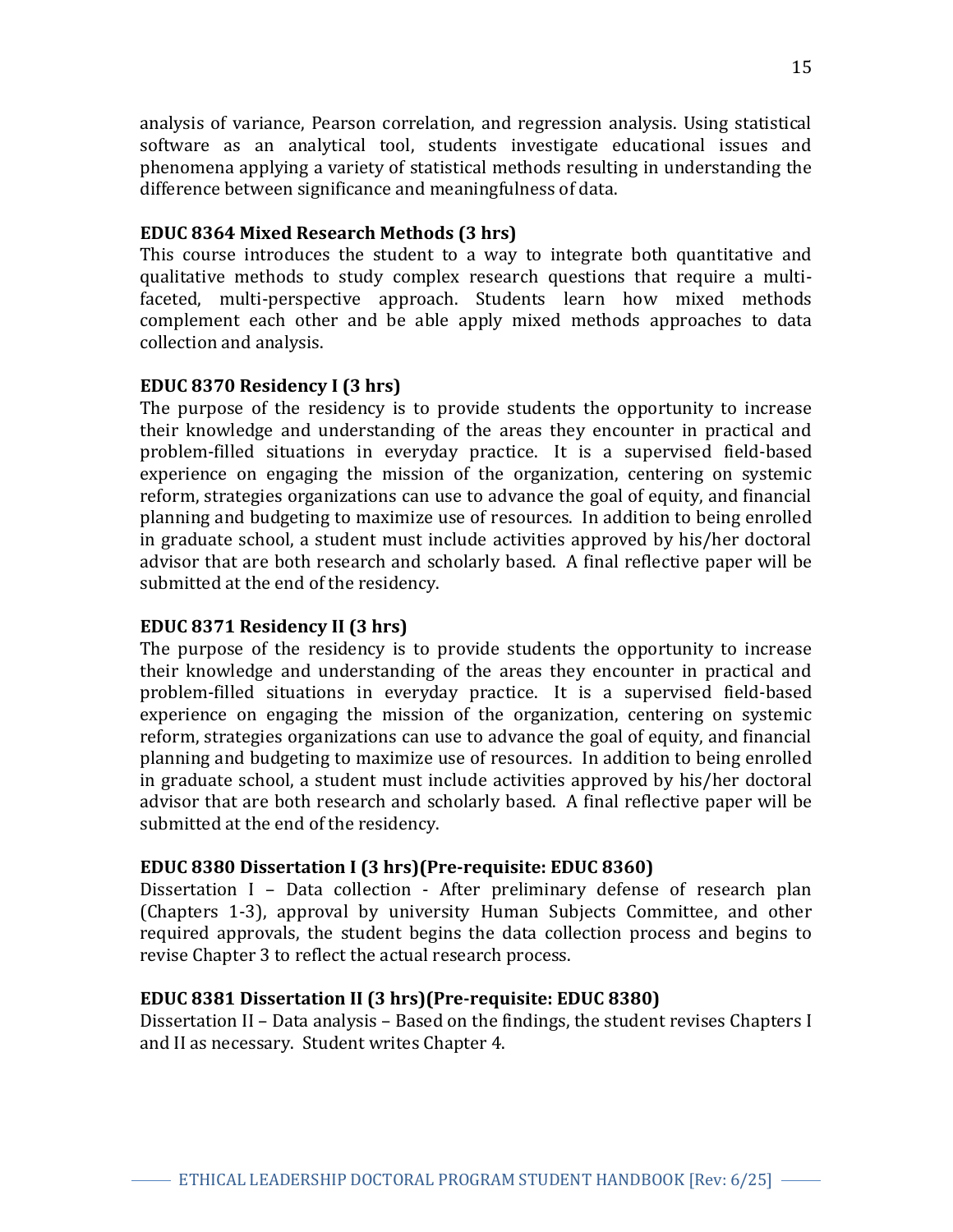## **EDUC 8382 Dissertation III (3 hrs)(Pre-requisite: EDUC 8381)**

Dissertation III – Dissertation completion and final defense *–* Student finalizes Chapters 1-4 and writes and revises Chapter 5. Student successfully defends dissertation and revises as necessary.

### **EDUC 8390 Independent Study (3 hrs)\***

The purpose of this course is to afford students an opportunity for self-directed inquiry. Designed as an academic transaction between individual students and instructors, the students read assigned materials, prepare papers, or engage in projects and report frequently to the instructor of record. Independent study is deliberately arranged to promote the student's self-direction and independence in conducting scholarly work. This course will require prior approvals prior to enrolling as outlined in Independent Study Guidelines. (\*Note: This course is not included in the 54-hour count).

**Total: 54 hrs**

# **GRADUATION**

Each student who has successfully completed all requirements for the Ethical Leadership Doctorate must apply to the Graduate School for graduation. Deadlines for graduation are strictly adhered to by the Graduate School. Students are required to be aware of these dates which are posted on the Graduate School Website. **It is the student's responsibility to apply at the online graduation website before the deadline posted for the term in which they plan to graduate.**

In order to graduate, the student must meet the following requirements:

- 1. The student must earn satisfactory grades for all courses taken in the program.
- 2. The student must satisfactorily complete all applicable University and program requirements specific to the student's program of study.
- 3. The student must have maintained active student status throughout the program. That is, all students must register for at least one graduate credit in every academic year of their program in an academic year. If the student chooses to enroll for full-time dissertation guidance credits during the summer, enrollment of at least one credit is still required in the fall term immediately following this summer term. According to University policy, failure to do so will require a petition for reinstatement, with accompanying fees.
- 4. The student must satisfactorily remove all NG, I, and F grades.
- 5. The student must satisfactorily defend his or her dissertation,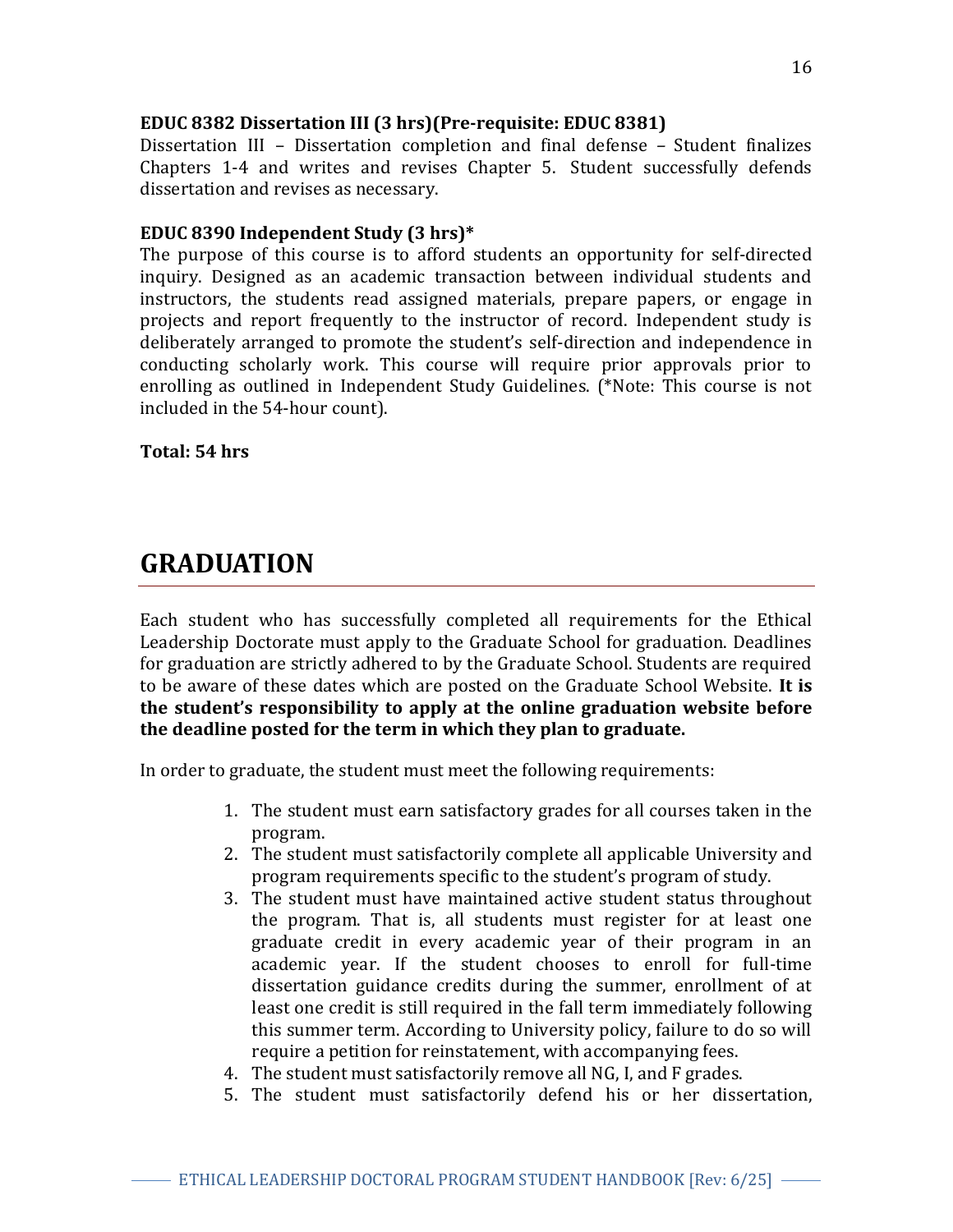complete necessary revisions consistent with dissertation committee review, and electronically deposit the completed dissertation document according to University guidelines and deadlines. The Ethical Leadership Doctorate Program faculty members encourage students to submit their dissertations or parts of these projects for publication. The recommended timeline for this submission is within six months of the dissertation defense.

- 6. Students must apply to graduation in the fall semester of their third year in the program.
- 7. Students must provide two bounded dissertations with original signatures. The Doherty Library and the Ethical Leadership Doctoral Department will each receive one dissertation. The Doherty Library will have the dissertations bounded. The current estimated cost is \$12 per copy. Students must provide a check for the bounding costs when the dissertations are turned into the library. If students wish to purchase additional copies, students will pay an additional \$12 per copy requested.

# **UST SUPPORT SYSTEMS**

Graduate study is extremely challenging and demanding, both academically and personally. The *Doctor of Education* (*Ed.D.) in Ethical Leadership* faculty expects each graduate student to demonstrate maturity, initiative, and independence, yet we strive to support and assist students in their endeavors as much as possible. An emphasis on close student-faculty relationships is maintained by carefully limiting the number of students enrolled in the program (consistent with professional training standards) and through regular meetings between faculty advisors and advisees. Students also are actively encouraged to collaborate as a cohort and develop support networks for study.

Full-time faculty will teach, develop and strengthen course curriculum, supervise dissertations and field-based work, and evaluate educational effectiveness. Faculty members are experienced professors and they have taught both classroom and field-based Ed.D. classes.

Various support systems exist within the University itself to assist students. Information about support services is included in the folder distributed at the Program Orientation. Among these services are the following:

# **Computer Facilities and E-Mail**

Students have wide access to computers, printers, and technical assistance in computer labs throughout the campus, as well as wireless access. All students must sign up for a CELT email account which provides access to internet, e-mail, and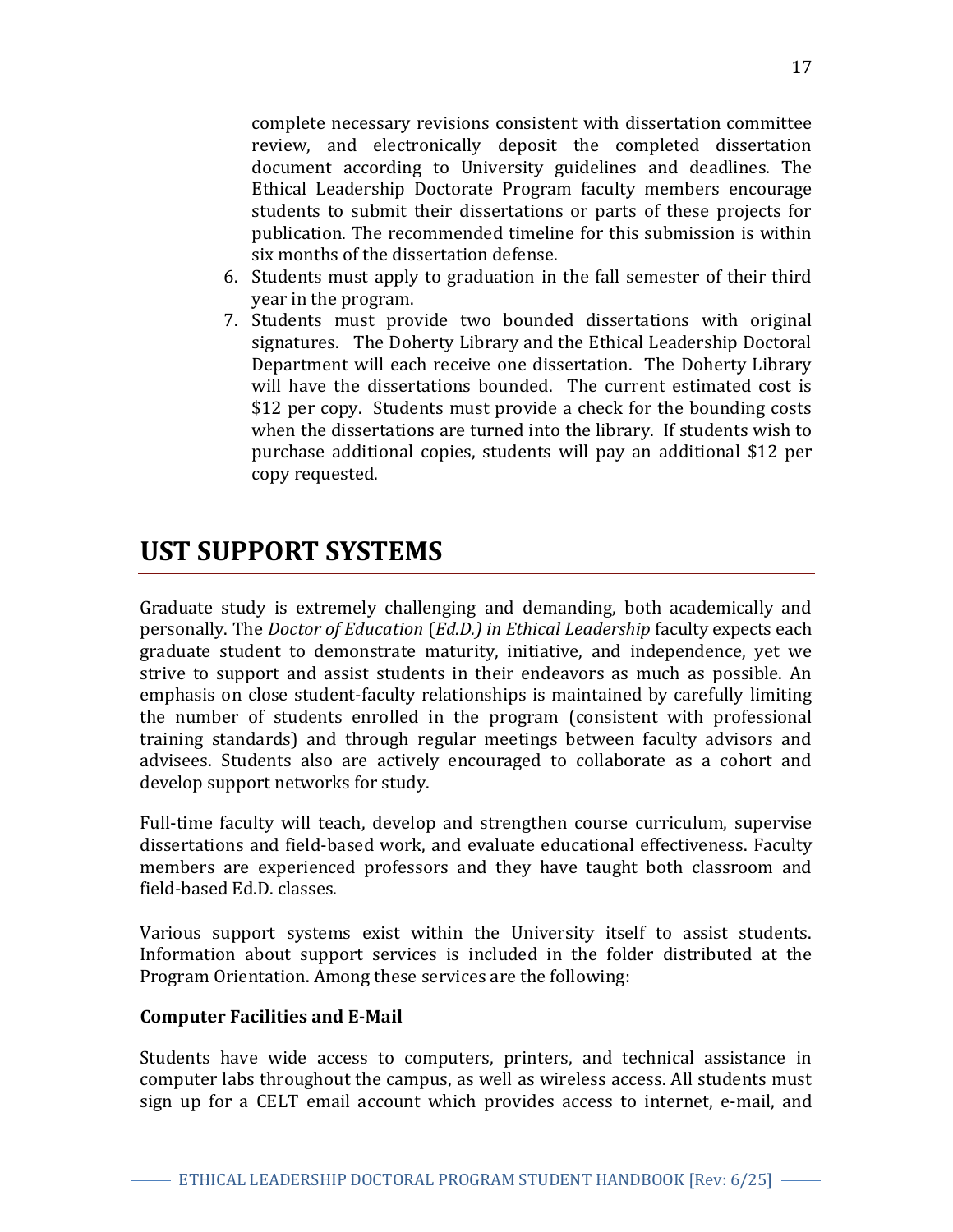various campus resources. This University-assigned e-mail is the official means for University and Program communications, so students are responsible for checking their e-mail regularly. E-mail from the program and faculty can only be sent to the student's UST e-mail account.

Find the contacts and answers to get your problem addressed quickly. What is the nature of your problem?

*General Computer Issues, Software, Email, Passwords, MyStThom, Blackboard:*

- Help Desk: 713-525-6900
- [ithelpdesk@stthom.edu](mailto:ithelpdesk@stthom.edu) for Celt ID/Password

# *Blackboard-Student help:*

- Issues with Blackboard Account *[ithelpdesk@stthom.edu](mailto:ithelpdesk@stthom.edu)*
- $\bullet$  Call help desk at 713-525-6900
- [ithelpdesk@stthom.edu](mailto:ithelpdesk@stthom.edu)

# **Personal Counseling**

Counseling and Disability Services (C&DS) continually offers support to University students to ensure a positive college experience. Services are offered at no cost to enrolled students and are generally on a short-term basis.

- In the event of an emergency, call 9-1-1 or go to a hospital emergency room.
- *Services*
	- o Personal counseling and consultations
	- o Educational and academic workshops
	- o Campus mental health and wellness programs
	- o Crisis intervention
	- o Disability services

# *Appointments and Hours*

To make an appointment, contact us at 713-525-2169 or ext. 6953 from a campus phone. Visit us in our office at:

- Crooker Center, 2<sup>nd</sup> Floor
- Monday-Friday from 9 a.m. to 5:00 p.m.

# *After-Hours Psychological Crisis*

- In the event of a life-threatening emergency, call 9-1-1 or go to a hospital emergency room. If there is a psychological crisis after hours, you may call the [University Police Department](http://www.stthom.edu/UPD) at 713-525-3888 to have an on-call counselor paged.
- Counseling and Disability Services (C&DS) continually offers support to University students to ensure a positive college experience. Services are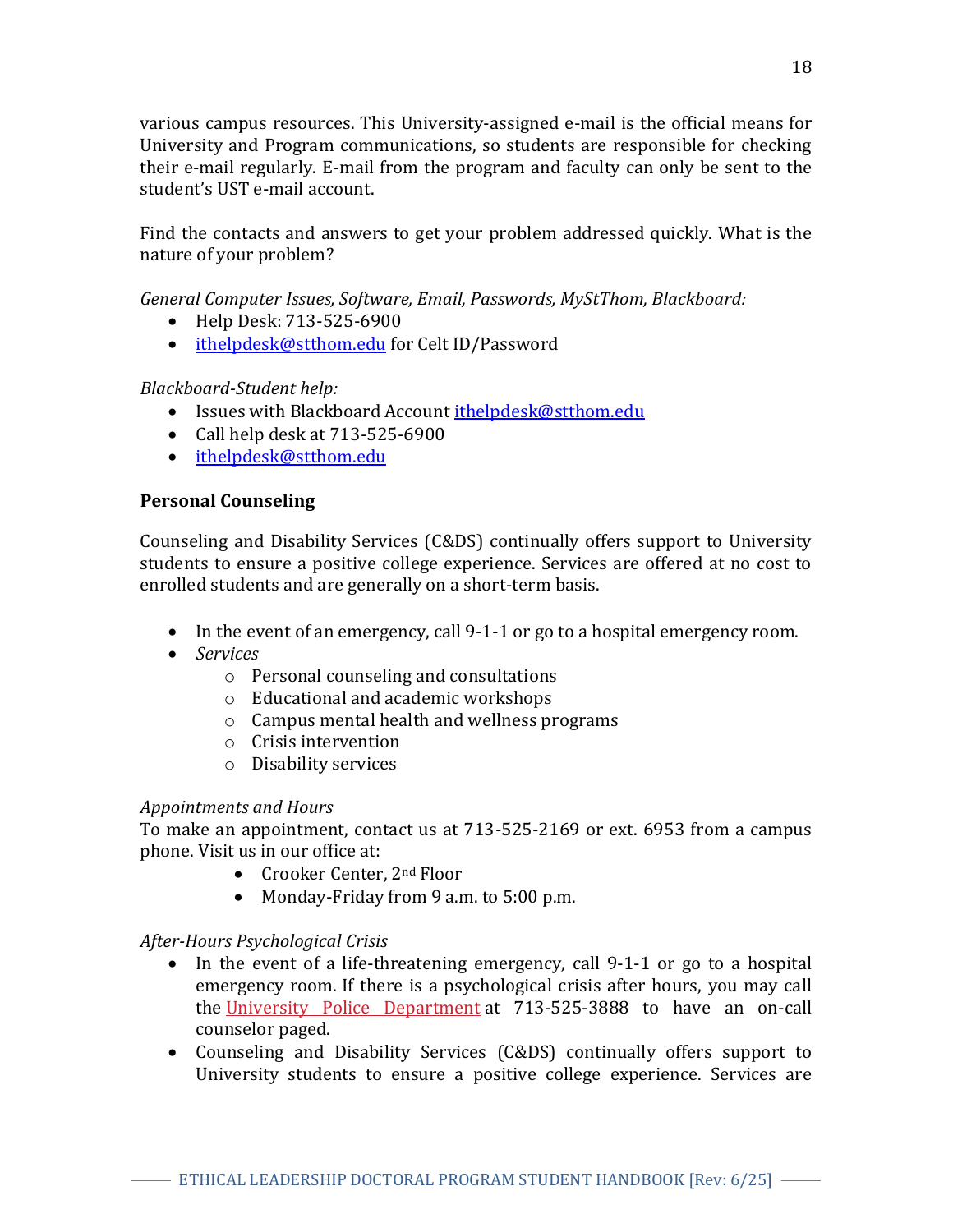offered at no cost to enrolled students and are generally on a short-term basis.

### **Student Financial Services**

Herzstein Enrollment Services Center, 2nd Floor 4115 Yoakum 713-525-6992 Fax: 713-525-2172

#### [businessoffice@stthom.edu](mailto:businessoffice@stthom.edu)

Office Hours

- Monday-Thursday: 8:30 am to 5:30 pm
- Friday  $8:30$  am to  $5:00$  pm

### **University Police Department**

The University Police Department offers the University safety and peace of mind by providing security and assistance 24 hours a day. Our office is located on the first floor of Moran Center Parking Garage.

*Services Offered*

- Emergency call boxes located throughout the campus
- Security Escorts
- Personal safety
- Shuttle services
- Parking policy
- Campus event security
- Pay my fine

Contact Information:

- Ext. 3888 from any campus phone or 713-525-3888
- Police @stthom.edu

#### **LIBRARY RESOURCES AND STUDENT ACCESS**

*Library Collections* 

The library strives to maintain a high quality and applicable collection. The library contains more than 255,000 volumes and has access to more than 80,000 online, full-text periodical titles and over 225 online databases. Collection development tools are consulted such as Choice and ARBA. The School of Education and Human Services faculty are consulted periodically to discuss research needs and library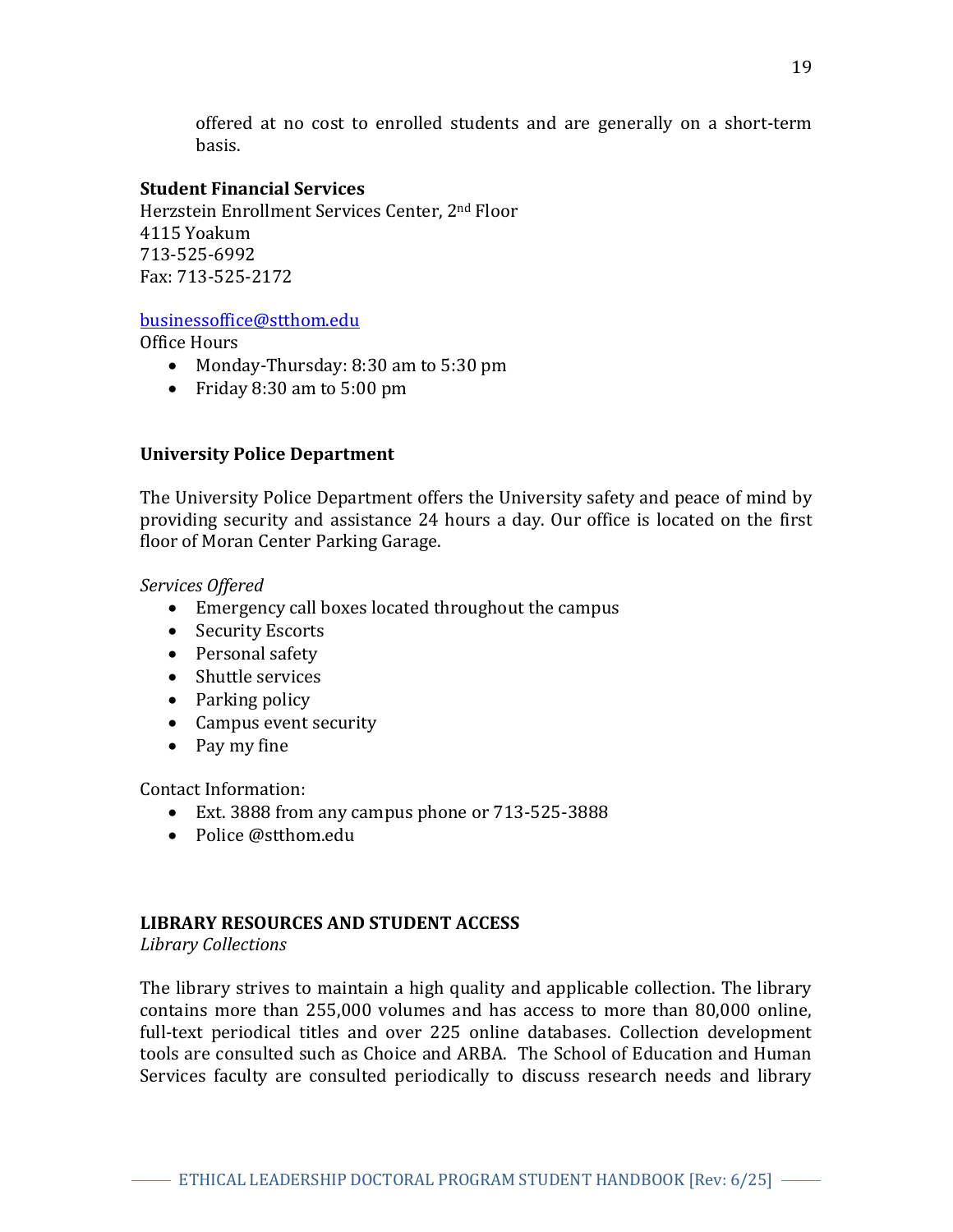acquisition requests. Each spring semester, the librarians meet with newly hired faculty members to discuss their research needs and library acquisition requests.

# **Access to the Library Collections**

The [Doherty Library](https://stthom.xitracs.net/accredit/jsp/viewurl.jsp?sessionId=3207D75ECF8D64FDB73E6BF27944F14A21C0FC480C61&standardId=6&requirementId=653&folderId=1238&doc_id=7936) is open to all students, faculty and staff at UST. The library is open in the fall and spring semesters (7:45 a.m.-midnight, Monday-Thursday; 7:45 a.m.-9 p.m. Friday; 10 a.m.-9 p.m. Saturday; 1 p.m.-midnight Sunday) and 84-hours per week in the summer semesters (8 a.m.-10 p.m. Monday-Thursday; 8 a.m.-6 p.m. Friday; 10 a.m.-6 p.m. Saturday; 1 p.m.-10 p.m. Sunday).

The circulation desk is staffed during all regular library hours. The reference desk is staffed for all hours except late-night hours for the fall and spring semesters (staffed until 9 p.m. on weekdays, 6 p.m. on Saturdays and 9 p.m. on Sundays). Summer reference desk hours are similar although slightly modified: desk coverage is until 8 p.m. on weekdays and 5 p.m. on Friday and Saturday. The computer lab opens a half hour after the library opens and closes a half hour before the library closes. These library and computer lab hours allow both faculty and students ample access to library collections and services.

# **Databases**

Education: K-12 Curriculum Resources

- [EBSCO Kids](http://www.stthom.edu/Public/getFile.asp?File_Content_ID=7695)
- [EBSCO Student Research Center](http://www.stthom.edu/Public/getFile.asp?File_Content_ID=7696)
- [Funk & Wagnall's New Encyclopedia \(K-12\)](http://www.stthom.edu/Public/getFile.asp?File_Content_ID=565)
- [Literature Resource Center](http://www.stthom.edu/Public/getFile.asp?File_Content_ID=584)
- [MAS Ultra: School Edition \(K-12\)](http://www.stthom.edu/Public/getFile.asp?File_Content_ID=585)
- [MasterFile Premier \(K-12\)](http://www.stthom.edu/Public/getFile.asp?File_Content_ID=586)
- [Middle Search Plus \(6-8\)](http://www.stthom.edu/Public/getFile.asp?File_Content_ID=591)
- [Primary Search \(K-5\)](http://www.stthom.edu/Public/getFile.asp?File_Content_ID=608)
- Searchasaurus  $(K-5)$
- [TopicSearch \(current events\)](http://www.stthom.edu/Public/getFile.asp?File_Content_ID=622)

# Education: Research

- [Academic Search Complete](http://www.stthom.edu/Public/getFile.asp?File_Content_ID=4051)
- [Ebooks \(Ebsco\)](http://www.stthom.edu/Public/getFile.asp?File_Content_ID=12940)
- [Ebrary](http://www.stthom.edu/Public/getFile.asp?File_Content_ID=10472)
- [Education Source](http://www.stthom.edu/Public/getFile.asp?File_Content_ID=15917)
- [Educational Administration Abstract](http://www.stthom.edu/Public/getFile.asp?File_Content_ID=111770)
- [ERIC \(EBSCO\)](http://www.stthom.edu/Public/getFile.asp?File_Content_ID=562)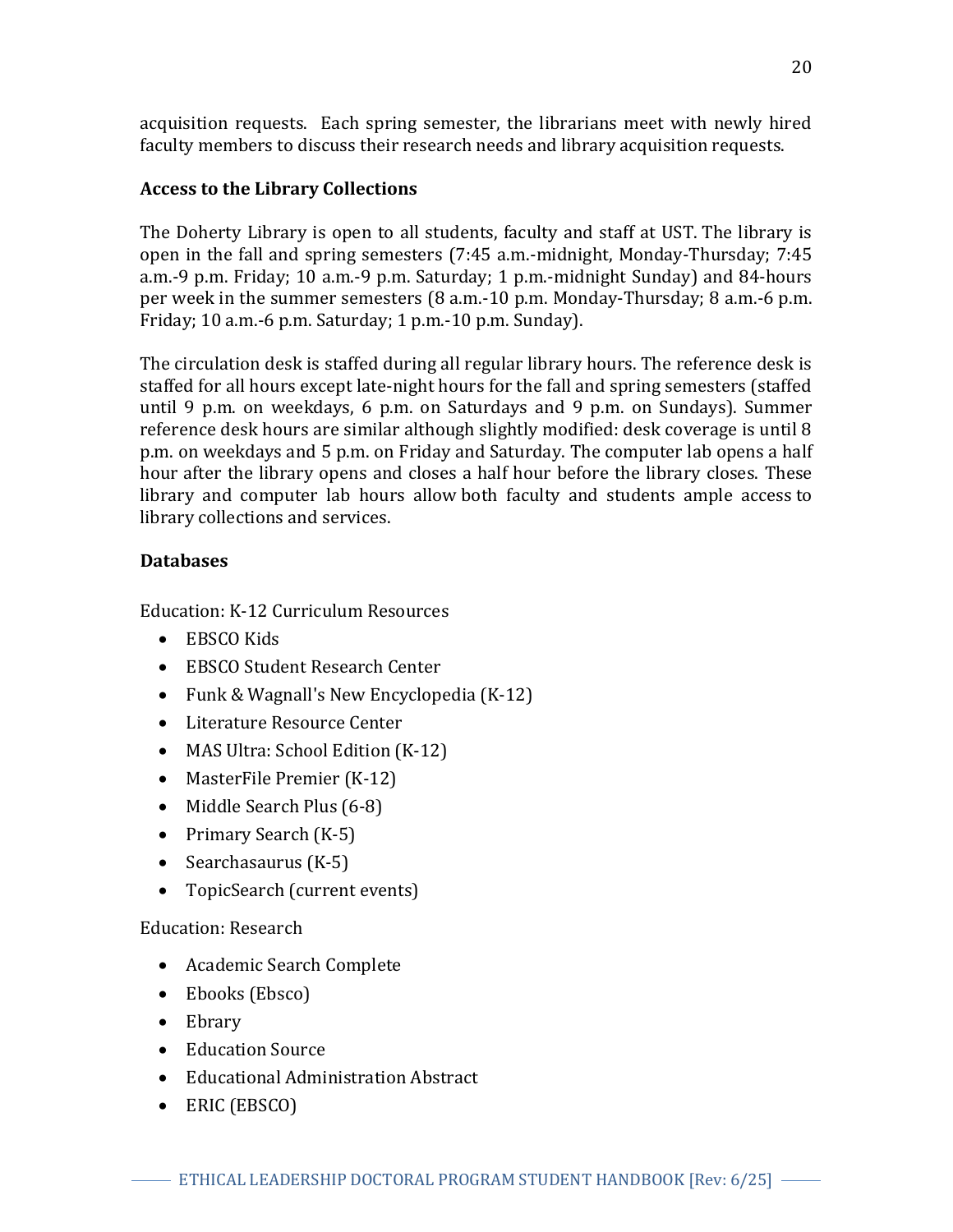- [Mental Measurements Yearbook with Tests in Print](http://www.stthom.edu/Public/getFile.asp?File_Content_ID=13318)
- [Research Starters -](http://www.stthom.edu/Public/getFile.asp?File_Content_ID=11028) Education
- [Sage Knowledge](http://www.stthom.edu/Public/getFile.asp?File_Content_ID=10766)
- [Teacher Reference Center Index \(EBSCO\)](http://www.stthom.edu/Public/getFile.asp?File_Content_ID=5722)
- [Cabell's Directories \(once there, click: Member Area\)](http://www.stthom.edu/Public/getFile.asp?File_Content_ID=1874)
- [Credo Reference](http://www.stthom.edu/Public/getFile.asp?File_Content_ID=8303)
- [Family Studies Abstracts](http://www.stthom.edu/Public/getFile.asp?File_Content_ID=111772)
- **[JSTOR](http://www.stthom.edu/Public/getFile.asp?File_Content_ID=581)**
- [Professional Development Collection](http://www.stthom.edu/Public/getFile.asp?File_Content_ID=609)
- [Psychology & Behavioral Sci Collection](http://www.stthom.edu/Public/getFile.asp?File_Content_ID=611)
- [PsycInfo & PsycArticles](http://www.stthom.edu/Public/getFile.asp?File_Content_ID=612)

### **Outside Formal Arrangements or Agreements**

Consortium purchasing has significantly strengthened UST's collection development efforts. Reciprocal borrowing privileges among Texas libraries (TexShare card) and expedited interlibrary loan delivery (TexExpress) are part of the TexShare agreement. Local reciprocal book borrowing is further enabled by the Rice University reciprocal borrowing agreement. The Texas Council of Academic Libraries (TCAL) promotes communication and cooperation among Texas Academic libraries.

A consortium of the Texas Independent College and University Libraries has contracted for discounts (18 percent off list price) on book purchases through our book vendor (Baker & Taylor/ Yankee Book Peddler), accounting for approximately 75 percent of the book purchases. The library maintains formal agreements or membership with [Amigos,](https://stthom.xitracs.net/accredit/jsp/viewitem.jsp?sessionId=3207D75ECF8D64FDB73E6BF27944F14A21C0FC480C61&standardId=6&requirementId=653&folderId=1292&doc_id=7992) [OCLC,](https://stthom.xitracs.net/accredit/jsp/viewitem.jsp?sessionId=3207D75ECF8D64FDB73E6BF27944F14A21C0FC480C61&standardId=6&requirementId=653&folderId=1293&doc_id=7993) TexShare, and [TexShare/SCELC](https://stthom.xitracs.net/accredit/jsp/viewitem.jsp?sessionId=3207D75ECF8D64FDB73E6BF27944F14A21C0FC480C61&standardId=6&requirementId=653&folderId=1291&doc_id=7991) consortia.

#### **Periodicals**

There are an estimated 3,400 periodical subscriptions that support the School of Education and Human Services program. Some periodicals cross list in more than one subject area.

#### **Research Guides**

[Doherty Library online research guides](https://stthom.xitracs.net/accredit/jsp/viewurl.jsp?sessionId=3206BF8585690A906856FFA3B9D28C333B707C8D0376&standardId=6&requirementId=631&folderId=1074&doc_id=7660) serve students as supplements to in-class and distance instruction, workshops and individual instruction sessions. Online library guides support the degree programs at the School of Education and Human Services and are designed to be comprehensive resource guides. These guides are found on the library website at: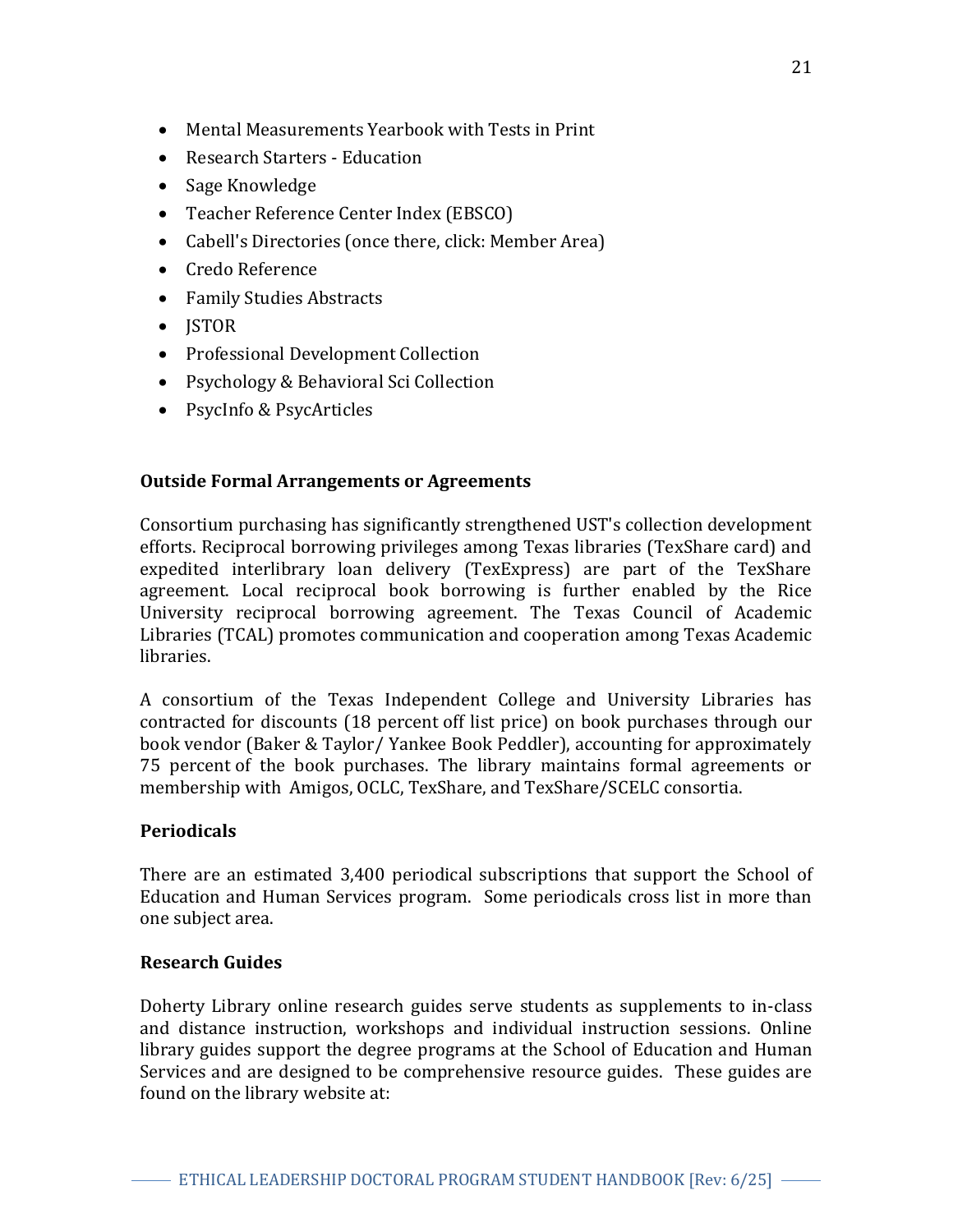- **[Action Research Resources from the UST School of Education](http://libguides.stthom.edu/action_research)** at http://libguides.stthom.edu/action\_research
- **[APA Citation Style 6th Edition](http://libguides.stthom.edu/apastyle)** at http://libguides.stthom.edu/apastyle
- **[Education Research](http://libguides.stthom.edu/education)** at http://libguides.stthom.edu/education
- **[Education Resources for Distance Students](http://libguides.stthom.edu/DistanceEducation)** at http://libguides.stthom.edu/DistanceEducation

These guides are accessible from on or off campus. Screenshots of these online user guides appear later in this report. The guides include extensive hyperlinking to various resources.

### **SEXUAL HARASSMENT**

Sexual harassment is gender-based verbal or physical conduct (male/female, female/male, or same-sex) that has the purpose or effect of either unreasonably interfering with an individual's work or academic performance or creates an intimidating, hostile, or offensive working or educational environment.

For more information see:

[file:///Users/wainesst/Downloads/Sexual%20Misconduct%20&%20Sexual%20As](file:///C:/Users/wainesst/Downloads/Sexual%20Misconduct%20&%20Sexual%20Assault%20Policy.pdf) [sault%20Policy.pdf](file:///C:/Users/wainesst/Downloads/Sexual%20Misconduct%20&%20Sexual%20Assault%20Policy.pdf)

### **Reporting Sexual Misconduct and Sexual Assault**

To report an incident of sexual misconduct or sexual assault, please call the University of St. Thomas Police at (713) 525-3888 or call 911. The University Police is available 24 hours a day, 7 days a week. During business hours, you may also call or email the Title IX Coordinator or his/her designee at (713) 525-3813 or titleixcoord@stthom.edu or Vice President, Student Affairs office at (713) 525-3570.

# **CODE OF CONDUCT/ACADEMIC DISMISSAL**

# **Full Policy:**

**[file:///Users/wainesst/Downloads/Student%20Code%20of%20Conduct%20](file:///C:/Users/wainesst/Downloads/Student%20Code%20of%20Conduct%20(1).pdf) [\(1\).pdf](file:///C:/Users/wainesst/Downloads/Student%20Code%20of%20Conduct%20(1).pdf)**

# **Academic Dishonesty**

# **Policy on Academic Integrity**

Every offense against academic honesty seriously undermines the teaching-learning process for which the University exists, and such offenses will be dealt with expeditiously according to the following criteria: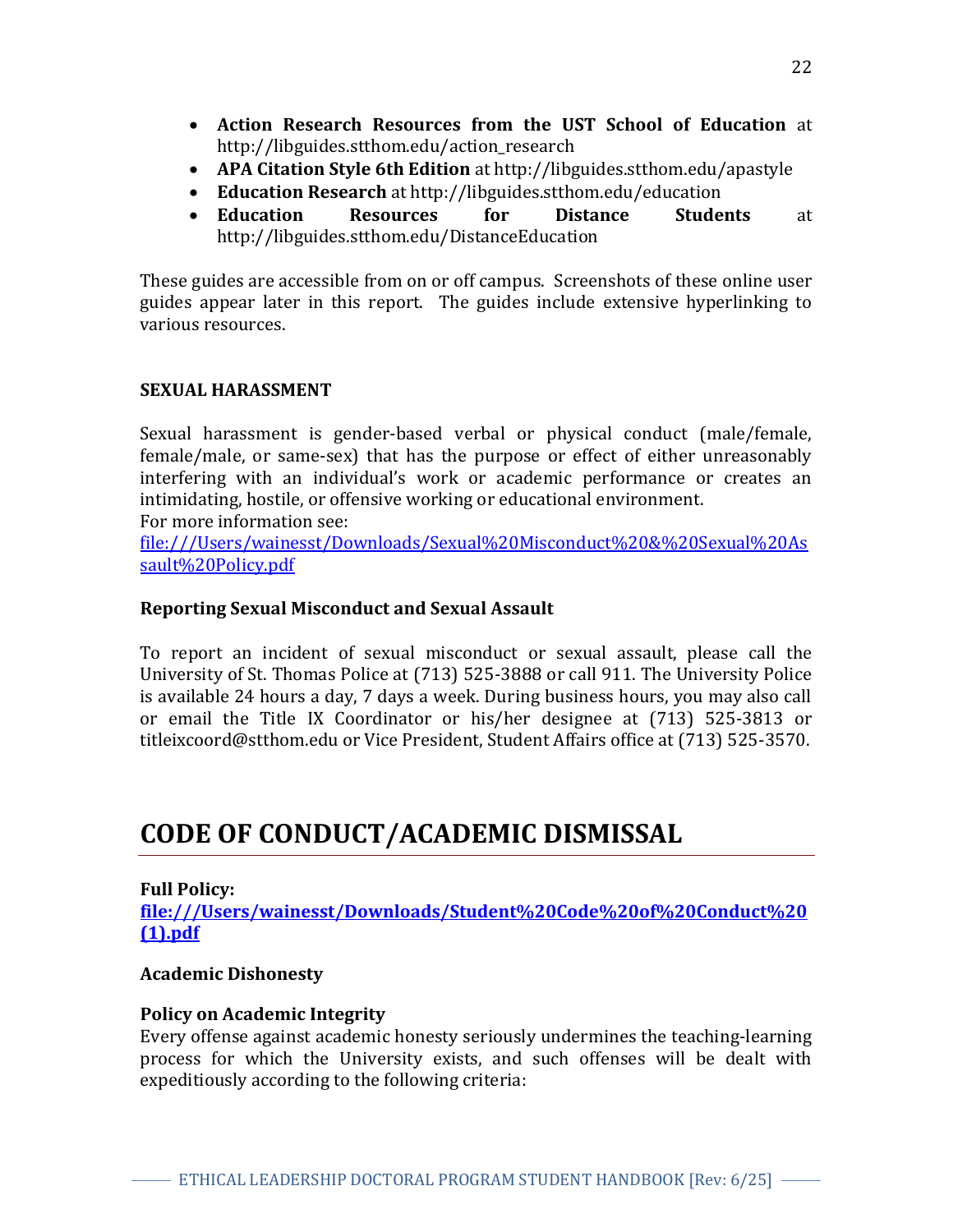**Definition**: Academic dishonesty includes but is not limited to:

1. Cheating on an examination or test; for example, by copying from another's paper or using unauthorized materials before or during the test.

2. Plagiarism, which represents as one's own the work of another, whether published or not, without acknowledging the precise source.

3. Knowing participation in the academic dishonesty of another student, even though one's own work is not directly affected.

4. Any conduct which reasonable persons in similar circumstances would recognize as dishonest in an academic setting.

#### **Penalty**

The penalty for an incident of academic dishonesty is, at the discretion of the faculty member, either a mark of zero for the work in question or the grade of "F" for the course.

#### **Procedures for Cases of Academic Dishonesty**

Faculty who consider that they have a valid case of academic dishonesty against a student must inform the student of the charge and penalty in writing, using the Report of Academic Dishonesty Form available from the Registrar. The faculty member will inform the student no later than the date when course grades are due for the semester or other academic session. If necessary, the faculty member will send the student a copy of the report by certified mail. The student has the right to appeal the facts of the charge but not the penalty.

#### **Procedure without Appeal**

1. The original signed report will be submitted for the record to the Registrar, who will keep it in a locked confidential file until the student graduates. 2. The case will be treated as a matter of deferred adjudication; if and when the student graduates, the record will be expunged.

#### **Procedure with Appeal**

Appeals vary by program, consult your Academic Dean for procedure details.

#### **Procedure in Second Offense Cases:**

1. Initially, second offense cases will be treated according to the procedures outlined above.

2. When a second charge of academic dishonesty has been upheld against a student, the student shall be dismissed from the University without the possibility of readmission. The transcript will note "Dismissed for Academic Dishonesty, Not Eligible to Return," along with the date.

#### **CODE OF STUDENT CONDUCT**

**See:** 

**[file:///Users/wainesst/Downloads/Student%20Code%20of%20Conduct.pdf](file:///C:/Users/wainesst/Downloads/Student%20Code%20of%20Conduct.pdf)**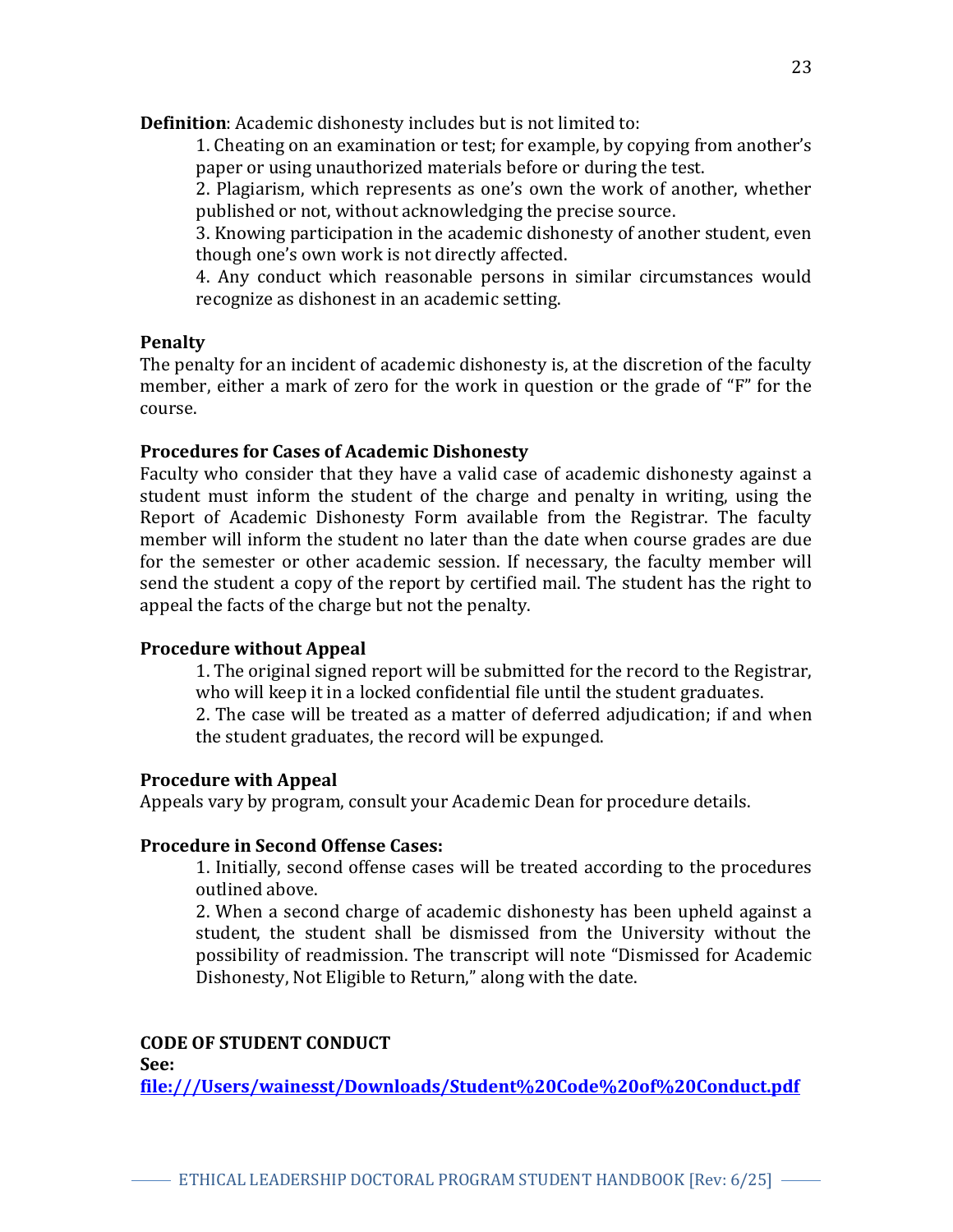The University of St. Thomas expects a high standard of conduct from all of its students. Appropriate to our Catholic identity, these standards are grounded in the University's mission statement and the Basilian tradition. The Code of Student Conduct specifies both individual and group behavioral expectations that students must maintain to meet these standards as well as the process followed when these standards are not met. The personal conduct of a student becomes a concern of the University when it contradicts the standards expressed in the Code of Student Conduct. The Office of the Vice President for Student Affairs administers the University's non-academic regulations listed in the Student Handbook, which can be found on the University of St. Thomas website at www.stthom.edu. All regulations apply equally to both residential and non-residential students. In addition, the University expects its students to obey all local, state and federal statutes. Questions regarding the Code of Student Conduct may be directed to the Office of the Vice President for Student Affairs (713) 525-3570.

#### **STUDENT COMPLAINTS**

#### **[file:///Users/wainesst/Downloads/S0301Student\\_Complaints.pdf](file:///C:/Users/wainesst/Downloads/S0301Student_Complaints.pdf)**

The University of St. Thomas strives to provide a safe, humane, and responsive learning environment for students. When conflicts arise, students are encouraged to resolve the complaint informally. In the case that an issue cannot be resolved informally, the individual has a right to initiate a formal complaint through the Office of the Dean of Students. Student complaints may include, but are not limited to, issues regarding classroom instruction, campus services and offices, as well issues with other students.

Students are encouraged to resolve all complaints informally, first by meeting with the person directly involved with the complaint. If the complaint cannot resolved, students are encouraged to submit a formal complaint.

NOTE: If the complaint is one regarding academics, see the Academic Grievance Policy for procedures.

Formal complaints must be made in writing, submitted on the official complaint form, found at www.stthom.edu/dos. No anonymous complaints will be accepted.

Upon receipt of the formal written complaint, the Dean of Students or designee will review the complaint, assess validity, and forward to the appropriate department for further review and resolution.

A. All academic / classroom complaints will be forwarded to the chair/dean of the academic department and the Provost / Vice President for Academic Affairs.

B. All complaints about a staff / faculty actions / behavior will be forwarded to their immediate supervisor and department chair/dean, and human resources (for record keeping purposes).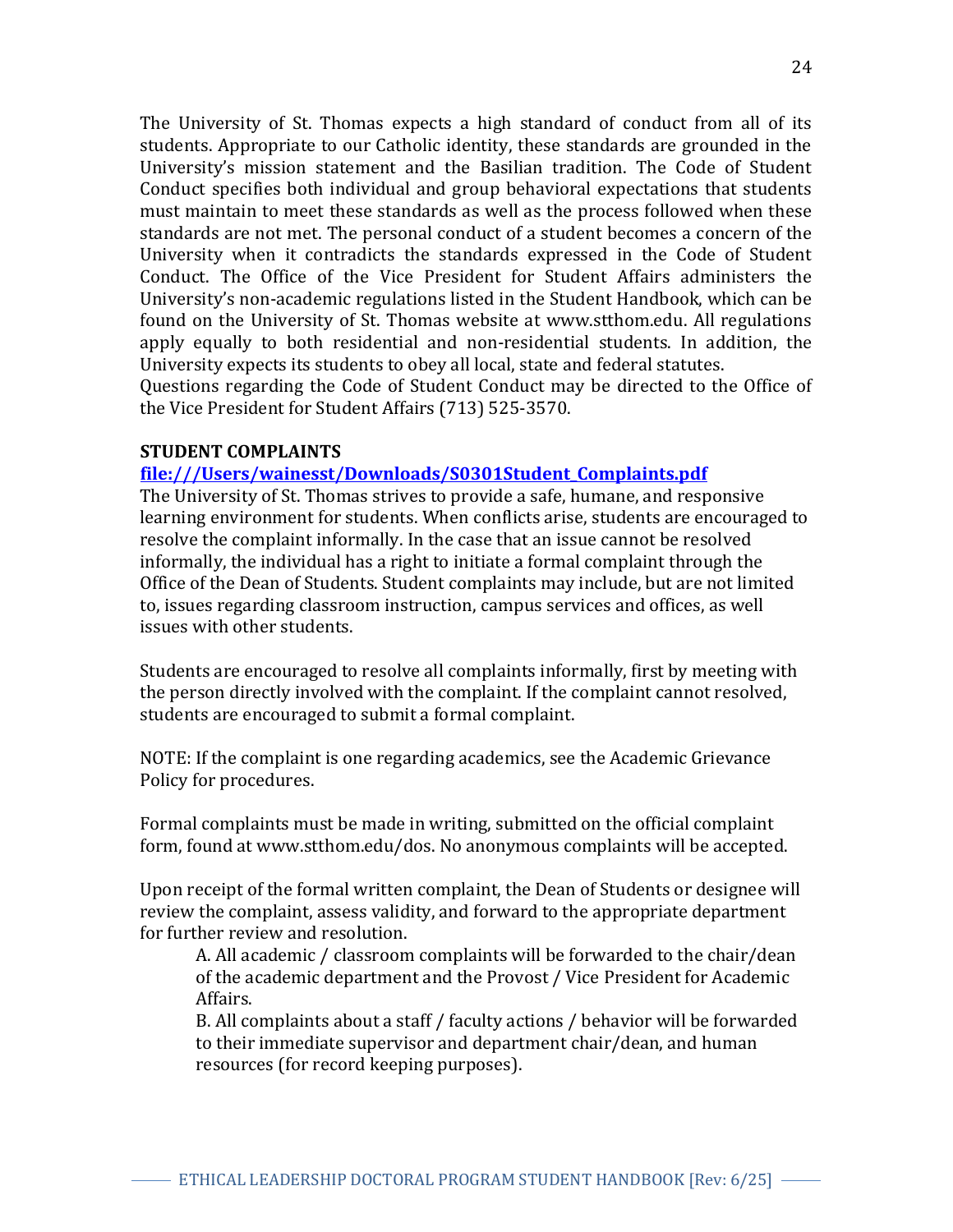C. All complaints about general campus services, other students' actions/behaviors, code of conduct violations will remain in the office of Student Affairs.

D. All other complaints will remain in the office of Student Affairs.

The dean and/or next level supervisor will schedule a time to meet with the complainant to discuss and resolve the complaint. At this time, the complainant should bring all supporting documentation.

If the complainant does not agree with the resolution of the complaint, he/she may appeal the dean's or next level supervisor's decision to the vice president overseeing the department involved in the complaint. The student's written appeal, including all supporting documentation, will then be forwarded to the department's vice president, who may request an appointment with the complainant to discuss the appeal or may choose to make a decision based upon a review of the written documentation.

The vice president will make a decision concerning the complaint and notify the complainant of the decision in writing. The decision of the vice president is final.

After exhausting the University's complaint process, current, former, and prospective students may initiate a complaint with Texas Higher Education Coordinating Board. More information about how to file a complaint with THECB can be found at www.thecb.state.tx.us. Complaints will be accepted by sending the required forms (found on the THECB website) either by electronic mail to StudentComplaints@thecb.state.tx.us or by mail to: Texas Higher Education Coordinating Board, College Readiness and Success Division, P.O. Box 12788, Austin, Texas 78711-2788.